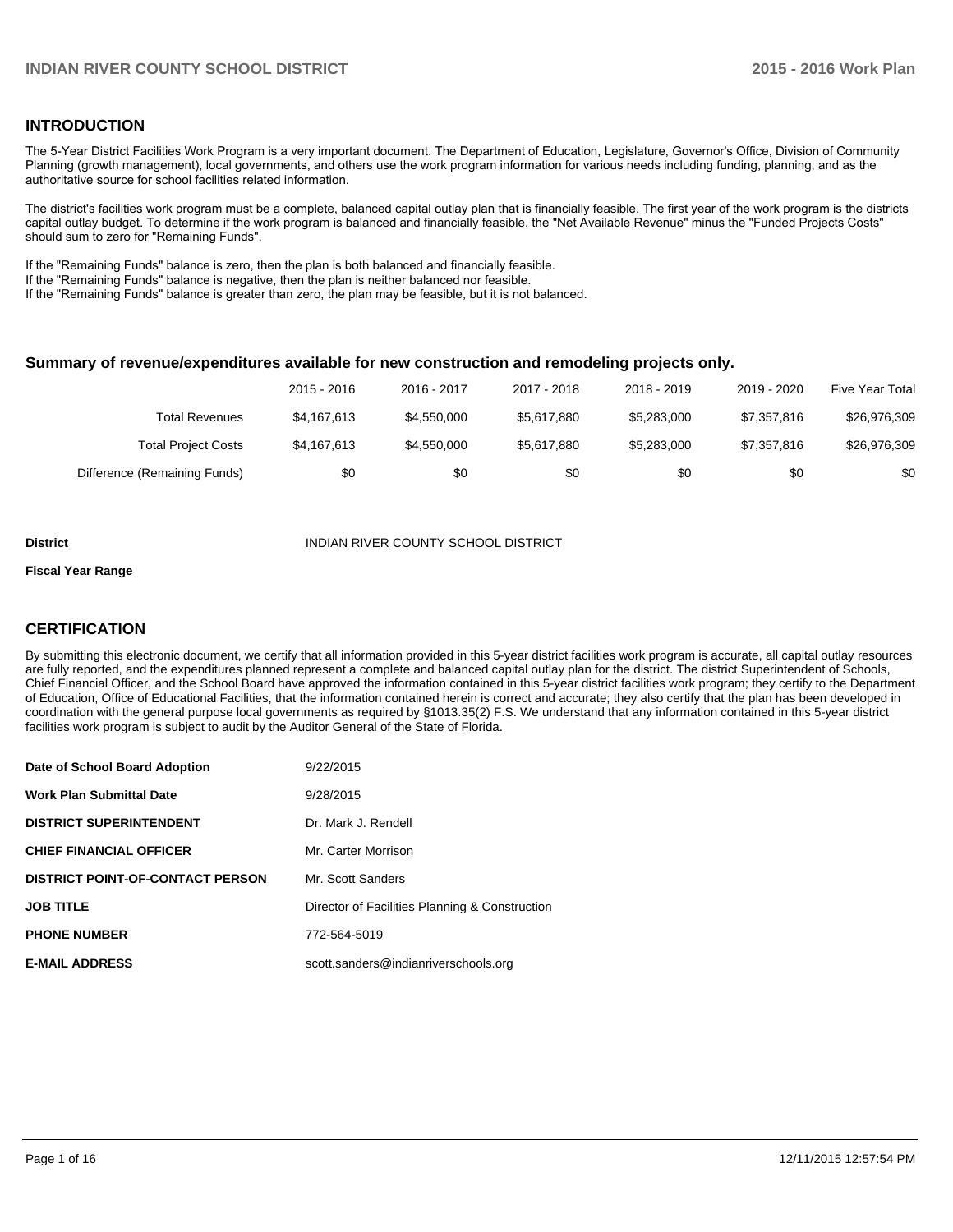# **Expenditures**

#### **Expenditure for Maintenance, Repair and Renovation from 1.50-Mills and PECO**

Annually, prior to the adoption of the district school budget, each school board must prepare a tentative district facilities work program that includes a schedule of major repair and renovation projects necessary to maintain the educational and ancillary facilities of the district.

|                                  | Item                                                                                                                                                                                                                                                                                                                                                                                                                                                                                                                                                                                                                                                      | $2015 - 2016$<br><b>Actual Budget</b> | 2016 - 2017<br>Projected | 2017 - 2018<br>Projected | 2018 - 2019<br>Projected | 2019 - 2020<br>Projected | <b>Total</b> |  |  |  |  |
|----------------------------------|-----------------------------------------------------------------------------------------------------------------------------------------------------------------------------------------------------------------------------------------------------------------------------------------------------------------------------------------------------------------------------------------------------------------------------------------------------------------------------------------------------------------------------------------------------------------------------------------------------------------------------------------------------------|---------------------------------------|--------------------------|--------------------------|--------------------------|--------------------------|--------------|--|--|--|--|
| <b>HVAC</b>                      |                                                                                                                                                                                                                                                                                                                                                                                                                                                                                                                                                                                                                                                           | \$0                                   | \$267,000                | \$65,000                 | \$495,000                | \$1,700,000              | \$2,527,000  |  |  |  |  |
|                                  | Locations: BEACHLAND ELEMENTARY, GLENDALE ELEMENTARY, HIGHLANDS ELEMENTARY, LIBERTY MAGNET, OSLO MIDDLE, PELICAN<br>ISLAND ELEMENTARY, SEBASTIAN ELEMENTARY                                                                                                                                                                                                                                                                                                                                                                                                                                                                                               |                                       |                          |                          |                          |                          |              |  |  |  |  |
| Flooring                         |                                                                                                                                                                                                                                                                                                                                                                                                                                                                                                                                                                                                                                                           | \$380,000                             | \$216,317                | \$378,643                | \$256,185                | \$200,000                | \$1,431,145  |  |  |  |  |
| Locations:                       | BEACHLAND ELEMENTARY, CITRUS ELEMENTARY, DODGERTOWN ELEMENTARY, FELLSMERE ELEMENTARY, GIFFORD MIDDLE,<br>GLENDALE ELEMENTARY, HIGHLANDS ELEMENTARY, LIBERTY MAGNET, OSCEOLA MAGNET SCHOOL (NEW), OSLO MIDDLE,<br>PELICAN ISLAND ELEMENTARY. ROSEWOOD ELEMENTARY. SEBASTIAN ELEMENTARY. SEBASTIAN RIVER MIDDLE. SEBASTIAN<br>RIVER SENIOR HIGH, TRANSPORTATION DEPARTMENT, TREASURE COAST ELEMENTARY, VERO BEACH SENIOR HIGH, WABASSO<br><b>SCHOOL</b>                                                                                                                                                                                                     |                                       |                          |                          |                          |                          |              |  |  |  |  |
| Roofing                          |                                                                                                                                                                                                                                                                                                                                                                                                                                                                                                                                                                                                                                                           | \$463.290                             | \$251,456                | \$598.749                | \$1,352,520              | \$45,000                 | \$2,711,015  |  |  |  |  |
| Locations:                       | ADMINISTRATIVE ANNNEX/PRINT SHOP, ADULT EDUCATION, ALTERNATIVE EDUCATION CENTER, BEACHLAND ELEMENTARY,<br>CITRUS ELEMENTARY, DODGERTOWN ELEMENTARY, FELLSMERE ELEMENTARY, GIFFORD MIDDLE, GLENDALE ELEMENTARY,<br>HIGHLANDS ELEMENTARY, LIBERTY MAGNET, OSCEOLA MAGNET SCHOOL (NEW), OSLO MIDDLE, PELICAN ISLAND ELEMENTARY,<br>ROSEWOOD ELEMENTARY, SEBASTIAN ELEMENTARY, SEBASTIAN RIVER MIDDLE, SEBASTIAN RIVER SENIOR HIGH, STORM<br>GROVE MIDDLE SCHOOL, SUPPORT SERVICE COMPLEX, TRANSPORTATION DEPARTMENT, TREASURE COAST ELEMENTARY,<br>VERO BEACH ELEMENTARY, VERO BEACH SENIOR HIGH, WABASSO SCHOOL                                             |                                       |                          |                          |                          |                          |              |  |  |  |  |
| Safety to Life                   |                                                                                                                                                                                                                                                                                                                                                                                                                                                                                                                                                                                                                                                           | \$764.263                             | \$931.202                | \$702.996                | \$824.850                | \$714.763                | \$3,938,074  |  |  |  |  |
| Locations:                       | ADMINISTRATIVE ANNNEX/PRINT SHOP, ADMINISTRATIVE BUILDING, ADULT EDUCATION, ALTERNATIVE EDUCATION CENTER,<br>BEACHLAND ELEMENTARY, CITRUS ELEMENTARY, DODGERTOWN ELEMENTARY, FELLSMERE ELEMENTARY, GIFFORD MIDDLE,<br>GLENDALE ELEMENTARY, HIGHLANDS ELEMENTARY, LIBERTY MAGNET, MAINTENANCE SHOPS, OSCEOLA MAGNET SCHOOL<br>(NEW), OSLO MIDDLE, PELICAN ISLAND ELEMENTARY, ROSEWOOD ELEMENTARY, SEBASTIAN ELEMENTARY, SEBASTIAN RIVER<br>MIDDLE, SEBASTIAN RIVER SENIOR HIGH, STORM GROVE MIDDLE SCHOOL, SUPPORT SERVICE COMPLEX, TRANSPORTATION<br>DEPARTMENT, TREASURE COAST ELEMENTARY, VERO BEACH ELEMENTARY, VERO BEACH SENIOR HIGH, WABASSO SCHOOL |                                       |                          |                          |                          |                          |              |  |  |  |  |
| Fencing                          |                                                                                                                                                                                                                                                                                                                                                                                                                                                                                                                                                                                                                                                           | \$0                                   | \$0                      | \$0                      | \$0                      | \$0                      | \$0          |  |  |  |  |
| Locations:                       | No Locations for this expenditure.                                                                                                                                                                                                                                                                                                                                                                                                                                                                                                                                                                                                                        |                                       |                          |                          |                          |                          |              |  |  |  |  |
| Parking                          |                                                                                                                                                                                                                                                                                                                                                                                                                                                                                                                                                                                                                                                           | \$0                                   | \$0                      | \$0                      | \$0                      | \$0                      | \$0          |  |  |  |  |
|                                  | Locations: No Locations for this expenditure.                                                                                                                                                                                                                                                                                                                                                                                                                                                                                                                                                                                                             |                                       |                          |                          |                          |                          |              |  |  |  |  |
| Electrical                       |                                                                                                                                                                                                                                                                                                                                                                                                                                                                                                                                                                                                                                                           | \$0                                   | \$0                      | \$0                      | \$0                      | \$0                      | \$0          |  |  |  |  |
|                                  | Locations: No Locations for this expenditure.                                                                                                                                                                                                                                                                                                                                                                                                                                                                                                                                                                                                             |                                       |                          |                          |                          |                          |              |  |  |  |  |
| Fire Alarm                       |                                                                                                                                                                                                                                                                                                                                                                                                                                                                                                                                                                                                                                                           | \$0                                   | \$0                      | \$0                      | \$0                      | \$0                      | \$0          |  |  |  |  |
|                                  | Locations: No Locations for this expenditure.                                                                                                                                                                                                                                                                                                                                                                                                                                                                                                                                                                                                             |                                       |                          |                          |                          |                          |              |  |  |  |  |
| Telephone/Intercom System        |                                                                                                                                                                                                                                                                                                                                                                                                                                                                                                                                                                                                                                                           | \$0                                   | \$0                      | \$0                      | \$0                      | \$0                      | \$0          |  |  |  |  |
|                                  | Locations: No Locations for this expenditure.                                                                                                                                                                                                                                                                                                                                                                                                                                                                                                                                                                                                             |                                       |                          |                          |                          |                          |              |  |  |  |  |
| <b>Closed Circuit Television</b> |                                                                                                                                                                                                                                                                                                                                                                                                                                                                                                                                                                                                                                                           | \$0                                   | \$0                      | \$0                      | \$0                      | \$0                      | \$0          |  |  |  |  |
|                                  | Locations: No Locations for this expenditure.                                                                                                                                                                                                                                                                                                                                                                                                                                                                                                                                                                                                             |                                       |                          |                          |                          |                          |              |  |  |  |  |
| Paint                            |                                                                                                                                                                                                                                                                                                                                                                                                                                                                                                                                                                                                                                                           | \$174,157                             | \$35,000                 | \$171,143                | \$50,000                 | \$0                      | \$430,300    |  |  |  |  |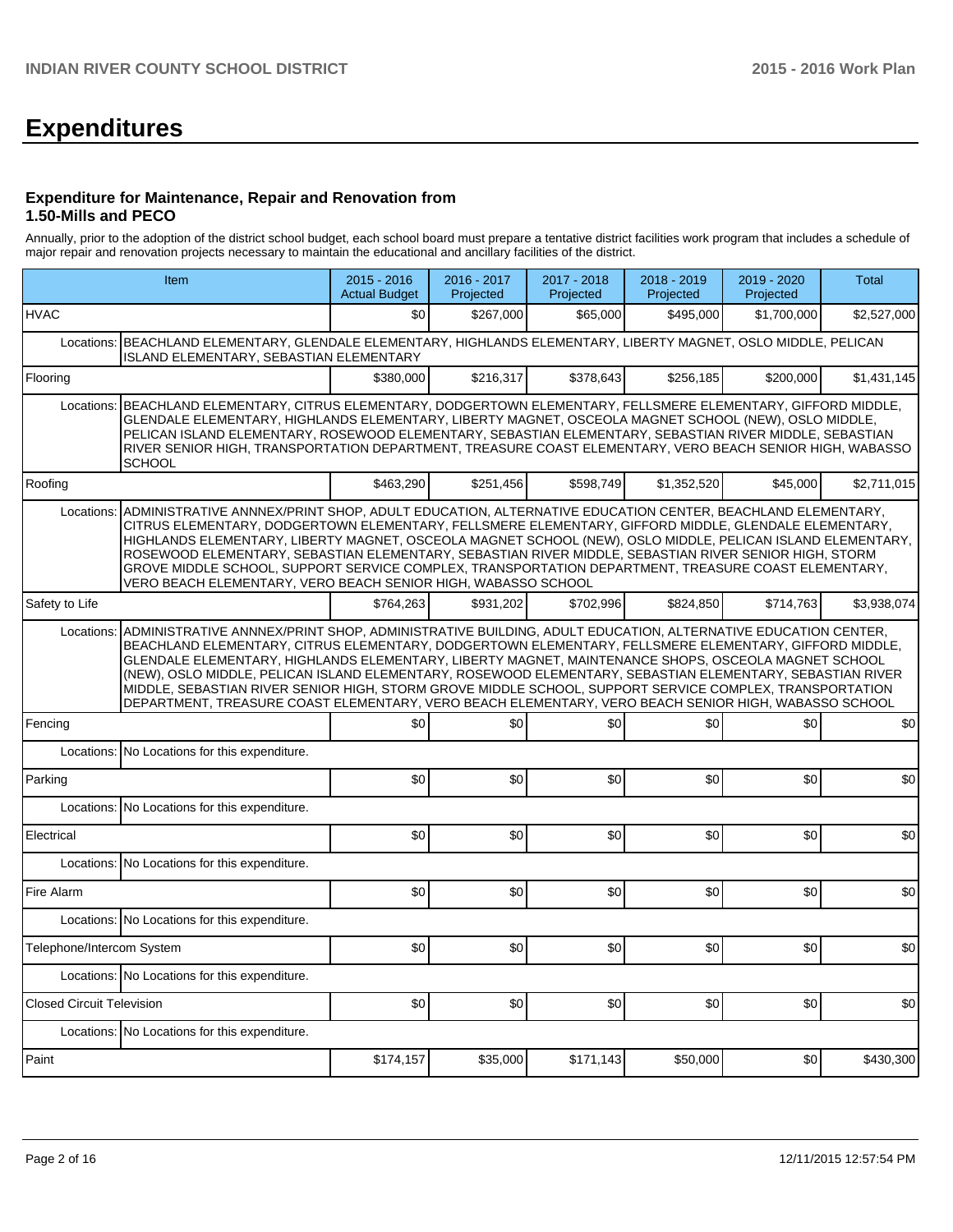|                    | Locations: ADMINISTRATIVE ANNNEX/PRINT SHOP, ADMINISTRATIVE BUILDING, ADULT EDUCATION, ALTERNATIVE EDUCATION CENTER,<br> BEACHLAND ELEMENTARY, CITRUS ELEMENTARY, DODGERTOWN ELEMENTARY, FELLSMERE ELEMENTARY, GIFFORD MIDDLE,<br>IGLENDALE ELEMENTARY. HIGHLANDS ELEMENTARY. LIBERTY MAGNET. MAINTENANCE SHOPS. OSCEOLA MAGNET SCHOOL<br>(NEW), OSLO MIDDLE, PELICAN ISLAND ELEMENTARY, ROSEWOOD ELEMENTARY, SEBASTIAN ELEMENTARY, SEBASTIAN RIVER<br>MIDDLE, SEBASTIAN RIVER SENIOR HIGH, STORM GROVE MIDDLE SCHOOL, SUPPORT SERVICE COMPLEX, TRANSPORTATION<br>DEPARTMENT, TREASURE COAST ELEMENTARY, VERO BEACH ELEMENTARY, VERO BEACH SENIOR HIGH, WABASSO SCHOOL |             |             |             |             |             |              |
|--------------------|------------------------------------------------------------------------------------------------------------------------------------------------------------------------------------------------------------------------------------------------------------------------------------------------------------------------------------------------------------------------------------------------------------------------------------------------------------------------------------------------------------------------------------------------------------------------------------------------------------------------------------------------------------------------|-------------|-------------|-------------|-------------|-------------|--------------|
| Maintenance/Repair |                                                                                                                                                                                                                                                                                                                                                                                                                                                                                                                                                                                                                                                                        | \$745.128   | \$697.160   | \$672.160   | \$672.160   | \$672.160   | \$3.458.768  |
|                    | Locations: ADMINISTRATIVE ANNNEX/PRINT SHOP, ADMINISTRATIVE BUILDING, ADULT EDUCATION, ALTERNATIVE EDUCATION CENTER,<br> BEACHLAND ELEMENTARY, CITRUS ELEMENTARY, DODGERTOWN ELEMENTARY, FELLSMERE ELEMENTARY, GIFFORD MIDDLE,<br>GLENDALE ELEMENTARY, HIGHLANDS ELEMENTARY, LIBERTY MAGNET, MAINTENANCE SHOPS, OSCEOLA MAGNET SCHOOL<br>(NEW), OSLO MIDDLE, PELICAN ISLAND ELEMENTARY, ROSEWOOD ELEMENTARY, SEBASTIAN ELEMENTARY, SEBASTIAN RIVER<br>IMIDDLE. SEBASTIAN RIVER SENIOR HIGH. STORM GROVE MIDDLE SCHOOL. TRANSPORTATION DEPARTMENT. TREASURE COAST<br>ELEMENTARY, VERO BEACH ELEMENTARY, VERO BEACH SENIOR HIGH, WABASSO SCHOOL                          |             |             |             |             |             |              |
|                    | Sub Total: I                                                                                                                                                                                                                                                                                                                                                                                                                                                                                                                                                                                                                                                           | \$2,526,838 | \$2,398,135 | \$2,588,691 | \$3,650,715 | \$3,331,923 | \$14,496,302 |

| <b>IPECO Maintenance Expenditures</b> | \$321,107   | \$321,107   | \$321,107   | \$321,107   | \$321,107   | \$1,605,535  |
|---------------------------------------|-------------|-------------|-------------|-------------|-------------|--------------|
| <b>I.50 Mill Sub Total: I</b>         | \$3,684,231 | \$2,702,028 | \$3,013,204 | \$4,589,997 | \$3,745,816 | \$17,735,276 |

| Other Items                                                                                                                                                                                                                                                                                                                                                                                                                                                                                                                                                                                                                                                                   |                                                                                                                                                                                                                                                                                                                                                                                                                                                                                                                               | $2015 - 2016$<br><b>Actual Budget</b> | 2016 - 2017<br>Projected | 2017 - 2018<br>Projected | $2018 - 2019$<br>Projected | 2019 - 2020<br>Projected | <b>Total</b> |  |  |
|-------------------------------------------------------------------------------------------------------------------------------------------------------------------------------------------------------------------------------------------------------------------------------------------------------------------------------------------------------------------------------------------------------------------------------------------------------------------------------------------------------------------------------------------------------------------------------------------------------------------------------------------------------------------------------|-------------------------------------------------------------------------------------------------------------------------------------------------------------------------------------------------------------------------------------------------------------------------------------------------------------------------------------------------------------------------------------------------------------------------------------------------------------------------------------------------------------------------------|---------------------------------------|--------------------------|--------------------------|----------------------------|--------------------------|--------------|--|--|
| Furniture Fixtures & Equipment                                                                                                                                                                                                                                                                                                                                                                                                                                                                                                                                                                                                                                                |                                                                                                                                                                                                                                                                                                                                                                                                                                                                                                                               | \$375,000                             | \$275,000                | \$250,000                | \$250,000                  | \$250,000                | \$1,400,000  |  |  |
| Locations ADMINISTRATIVE ANNNEX/PRINT SHOP, ADMINISTRATIVE BUILDING, ADULT EDUCATION, ALTERNATIVE EDUCATION CENTER,<br>BEACHLAND ELEMENTARY, CITRUS ELEMENTARY, DODGERTOWN ELEMENTARY, FELLSMERE ELEMENTARY, GIFFORD<br>MIDDLE, GLENDALE ELEMENTARY, HIGHLANDS ELEMENTARY, LIBERTY MAGNET, MAINTENANCE SHOPS, OSCEOLA MAGNET<br>SCHOOL (NEW), OSLO MIDDLE, PELICAN ISLAND ELEMENTARY, ROSEWOOD ELEMENTARY, SEBASTIAN ELEMENTARY,<br>SEBASTIAN RIVER MIDDLE, SEBASTIAN RIVER SENIOR HIGH, STORM GROVE MIDDLE SCHOOL, SUPPORT SERVICE COMPLEX,<br>TRANSPORTATION DEPARTMENT, TREASURE COAST ELEMENTARY, VERO BEACH ELEMENTARY, VERO BEACH SENIOR HIGH,<br><b>WABASSO SCHOOL</b> |                                                                                                                                                                                                                                                                                                                                                                                                                                                                                                                               |                                       |                          |                          |                            |                          |              |  |  |
| Playground Equipment Replacement                                                                                                                                                                                                                                                                                                                                                                                                                                                                                                                                                                                                                                              |                                                                                                                                                                                                                                                                                                                                                                                                                                                                                                                               | \$350,000                             | \$350,000                | \$350,000                | \$440,000                  | \$350,000                | \$1,840,000  |  |  |
| Locations BEACHLAND ELEMENTARY, CITRUS ELEMENTARY, DODGERTOWN ELEMENTARY, FELLSMERE ELEMENTARY, GLENDALE                                                                                                                                                                                                                                                                                                                                                                                                                                                                                                                                                                      | ELEMENTARY, HIGHLANDS ELEMENTARY, LIBERTY MAGNET, OSCEOLA MAGNET SCHOOL (NEW), PELICAN ISLAND<br>ELEMENTARY, ROSEWOOD ELEMENTARY, SEBASTIAN ELEMENTARY, TREASURE COAST ELEMENTARY, VERO BEACH<br>ELEMENTARY. WABASSO SCHOOL                                                                                                                                                                                                                                                                                                   |                                       |                          |                          |                            |                          |              |  |  |
| Building Improvements/Renovations Districtwide                                                                                                                                                                                                                                                                                                                                                                                                                                                                                                                                                                                                                                |                                                                                                                                                                                                                                                                                                                                                                                                                                                                                                                               | \$230,000                             | \$0                      | \$79,620                 | \$175,000                  | \$0                      | \$484.620    |  |  |
| Locations ADMINISTRATIVE ANNNEX/PRINT SHOP, ADMINISTRATIVE BUILDING, ADULT EDUCATION, ALTERNATIVE EDUCATION CENTER,<br><b>WABASSO SCHOOL</b>                                                                                                                                                                                                                                                                                                                                                                                                                                                                                                                                  | BEACHLAND ELEMENTARY, CITRUS ELEMENTARY, DODGERTOWN ELEMENTARY, FELLSMERE ELEMENTARY, GIFFORD<br>MIDDLE, GLENDALE ELEMENTARY, HIGHLANDS ELEMENTARY, LIBERTY MAGNET, MAINTENANCE SHOPS, OSCEOLA MAGNET<br>SCHOOL (NEW), OSLO MIDDLE, PELICAN ISLAND ELEMENTARY, ROSEWOOD ELEMENTARY, SEBASTIAN ELEMENTARY,<br>SEBASTIAN RIVER MIDDLE, SEBASTIAN RIVER SENIOR HIGH, STORM GROVE MIDDLE SCHOOL, SUPPORT SERVICE COMPLEX,<br>TRANSPORTATION DEPARTMENT, TREASURE COAST ELEMENTARY, VERO BEACH ELEMENTARY, VERO BEACH SENIOR HIGH, |                                       |                          |                          |                            |                          |              |  |  |
| Site Improvements Districtwide                                                                                                                                                                                                                                                                                                                                                                                                                                                                                                                                                                                                                                                |                                                                                                                                                                                                                                                                                                                                                                                                                                                                                                                               | \$440,000                             | \$0                      | \$15,000                 | \$370,389                  | \$50,000                 | \$875,389    |  |  |
| Locations ADMINISTRATIVE ANNNEX/PRINT SHOP, ADMINISTRATIVE BUILDING, ADULT EDUCATION, ALTERNATIVE EDUCATION CENTER,<br>BEACHLAND ELEMENTARY, CITRUS ELEMENTARY, DODGERTOWN ELEMENTARY, FELLSMERE ELEMENTARY, GIFFORD<br>MIDDLE, GLENDALE ELEMENTARY, HIGHLANDS ELEMENTARY, LIBERTY MAGNET, MAINTENANCE SHOPS, OSCEOLA MAGNET<br>SCHOOL (NEW), OSLO MIDDLE, PELICAN ISLAND ELEMENTARY, ROSEWOOD ELEMENTARY, SEBASTIAN ELEMENTARY,<br>SEBASTIAN RIVER MIDDLE, SEBASTIAN RIVER SENIOR HIGH, STORM GROVE MIDDLE SCHOOL, SUPPORT SERVICE COMPLEX,<br>TRANSPORTATION DEPARTMENT, TREASURE COAST ELEMENTARY, VERO BEACH ELEMENTARY, VERO BEACH SENIOR HIGH,<br><b>WABASSO SCHOOL</b> |                                                                                                                                                                                                                                                                                                                                                                                                                                                                                                                               |                                       |                          |                          |                            |                          |              |  |  |
| <b>ADA Compliance</b>                                                                                                                                                                                                                                                                                                                                                                                                                                                                                                                                                                                                                                                         |                                                                                                                                                                                                                                                                                                                                                                                                                                                                                                                               | \$83,500                              | \$0                      | \$51,000                 | \$25,000                   | \$85,000                 | \$244,500    |  |  |
| Locations GIFFORD MIDDLE, VERO BEACH SENIOR HIGH, WABASSO SCHOOL                                                                                                                                                                                                                                                                                                                                                                                                                                                                                                                                                                                                              |                                                                                                                                                                                                                                                                                                                                                                                                                                                                                                                               |                                       |                          |                          |                            |                          |              |  |  |
|                                                                                                                                                                                                                                                                                                                                                                                                                                                                                                                                                                                                                                                                               | Total:                                                                                                                                                                                                                                                                                                                                                                                                                                                                                                                        | \$4,005,338                           | \$3,023,135              | \$3,334,311              | \$4,911,104                | \$4,066,923              | \$19,340,811 |  |  |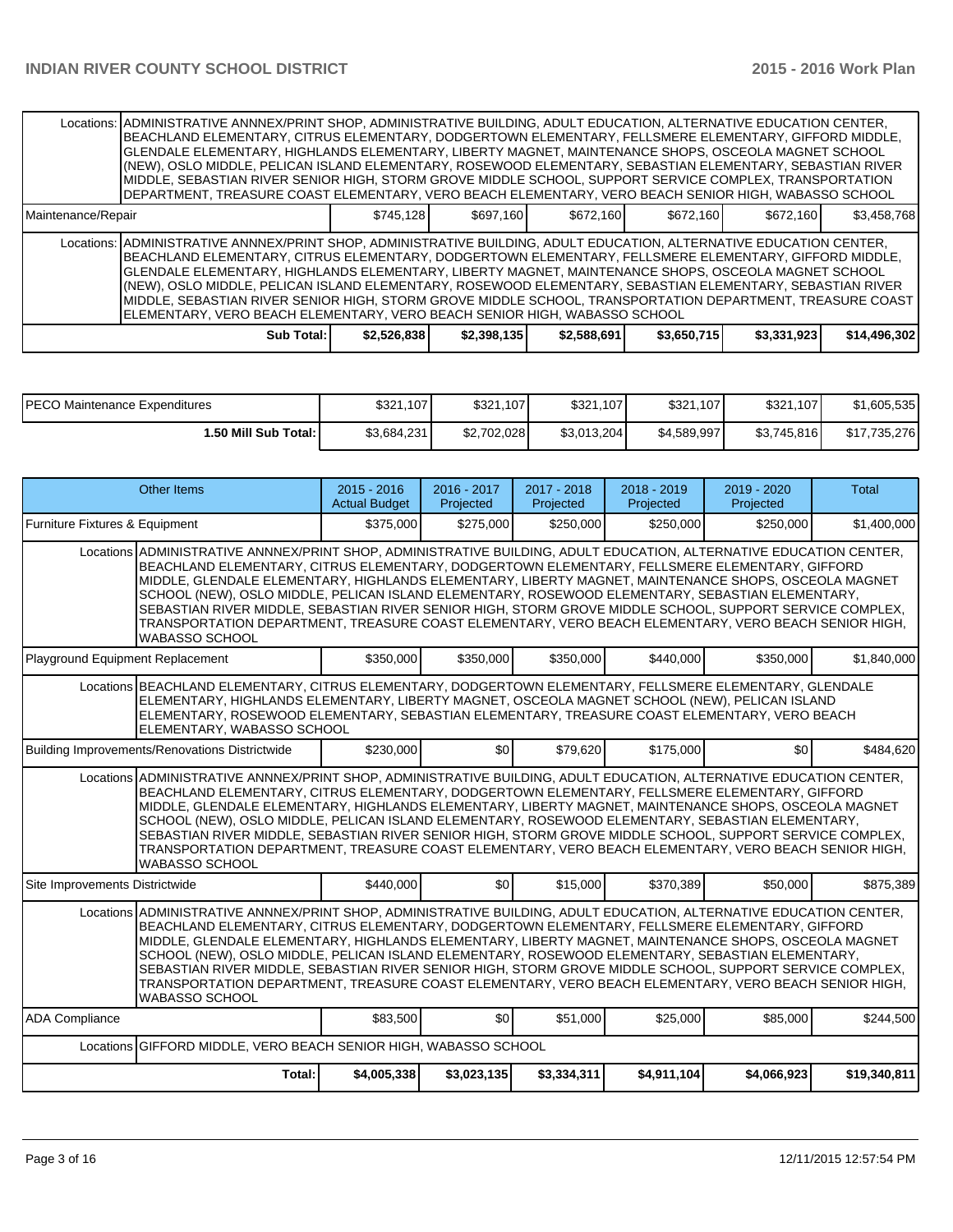### **Local 1.50 Mill Expenditure For Maintenance, Repair and Renovation**

Anticipated expenditures expected from local funding sources over the years covered by the current work plan.

| Item                                                         | 2015 - 2016<br><b>Actual Budget</b> | 2016 - 2017<br>Projected | 2017 - 2018<br>Projected | 2018 - 2019<br>Projected | 2019 - 2020<br>Projected | <b>Total</b>  |
|--------------------------------------------------------------|-------------------------------------|--------------------------|--------------------------|--------------------------|--------------------------|---------------|
| Remaining Maint and Repair from 1.5 Mills                    | \$3,684,231                         | \$2,702,028              | \$3,013,204              | \$4,589,997              | \$3,745,816              | \$17,735,276  |
| Maintenance/Repair Salaries                                  | \$3,300,000                         | \$3,550,000              | \$3,550,000              | \$3,550,000              | \$3,550,000              | \$17,500,000  |
| <b>School Bus Purchases</b>                                  | \$900,000                           | \$1,000,000              | \$1,000,000              | \$1,000,000              | \$1,000,000              | \$4,900,000   |
| <b>Other Vehicle Purchases</b>                               | \$0                                 | \$0                      | \$0                      | \$0                      | \$0                      | \$0           |
| Capital Outlay Equipment                                     | \$0                                 | \$0                      | \$0                      | \$0                      | \$0                      | \$0           |
| Rent/Lease Payments                                          | \$45,000                            | \$0                      | \$0                      | \$0                      | \$0                      | \$45,000      |
| <b>COP Debt Service</b>                                      | \$8,944,476                         | \$8,945,414              | \$8,950,774              | \$8,947,549              | \$8,950,994              | \$44,739,207  |
| Rent/Lease Relocatables                                      | \$888,811                           | \$1,000,000              | \$1,000,000              | \$1,000,000              | \$1,000,000              | \$4,888,811   |
| <b>Environmental Problems</b>                                | \$0                                 | \$0                      | \$0                      | \$0                      | \$0                      | \$0           |
| ls.1011.14 Debt Service                                      | \$0                                 | \$0                      | \$0                      | \$0                      | \$0                      | \$0           |
| Special Facilities Construction Account                      | \$0                                 | \$0                      | \$0                      | \$0                      | \$0                      | \$0           |
| Premiums for Property Casualty Insurance - 1011.71<br>(4a,b) | \$0                                 | \$0                      | \$0                      | \$0                      | \$0                      | \$0           |
| Qualified School Construction Bonds (QSCB)                   | \$1,307,447                         | \$1,312,447              | \$1,312,447              | \$1,312,447              | \$1,312,447              | \$6,557,235   |
| Qualified Zone Academy Bonds (QZAB)                          | \$0                                 | \$0                      | \$0                      | \$0                      | \$0                      | \$0           |
| State Charter School Capital Outlay                          | \$846,889                           | \$846,889                | \$846,889                | \$846,889                | \$846,889                | \$4,234,445   |
| Districtwide Technology                                      | \$500,000                           | \$500,000                | \$500,000                | \$500,000                | \$500,000                | \$2,500,000   |
| <b>Local Expenditure Totals:</b>                             | \$20,416,854                        | \$19,856,778             | \$20,173,314             | \$21,746,882             | \$20,906,146             | \$103,099,974 |

# **Revenue**

#### **1.50 Mill Revenue Source**

Schedule of Estimated Capital Outlay Revenue from each currently approved source which is estimated to be available for expenditures on the projects included in the tentative district facilities work program. All amounts are NET after considering carryover balances, interest earned, new COP's, 1011.14 and 1011.15 loans, etc. Districts cannot use 1.5-Mill funds for salaries except for those explicitly associated with maintenance/repair projects. (1011.71 (5), F.S.)

| Item                                                                                | Fund | $2015 - 2016$<br><b>Actual Value</b> | $2016 - 2017$<br>Projected | $2017 - 2018$<br>Projected | $2018 - 2019$<br>Projected | $2019 - 2020$<br>Projected | Total            |
|-------------------------------------------------------------------------------------|------|--------------------------------------|----------------------------|----------------------------|----------------------------|----------------------------|------------------|
| (1) Non-exempt property<br>lassessed valuation                                      |      | \$15,406,231,297                     | \$16,291,100,000           | \$17,252,500,000           | \$18,112,700,000           | \$18,969,700,000           | \$86,032,231,297 |
| (2) The Millege projected for<br>discretionary capital outlay per<br>ls.1011.71     |      | 1.50                                 | 1.50                       | 1.50                       | 1.50                       | 1.50 I                     |                  |
| $(3)$ Full value of the 1.50-Mill<br>discretionary capital outlay per<br>ls.1011.71 |      | \$25,882,469                         | \$27,369,048               | \$28,984,200               | \$30,429,336               | \$31,869,096               | \$144.534.149    |
| $(4)$ Value of the portion of the 1.50<br>I-Mill ACTUALLY levied                    | 370  | \$22,184,973                         | \$23,459,184               | \$24,843,600               | \$26,082,288               | \$27,316,368               | \$123,886,413    |
| $(5)$ Difference of lines (3) and (4)                                               |      | \$3,697,496                          | \$3,909,864                | \$4,140,600                | \$4,347,048                | \$4,552,728                | \$20,647,736     |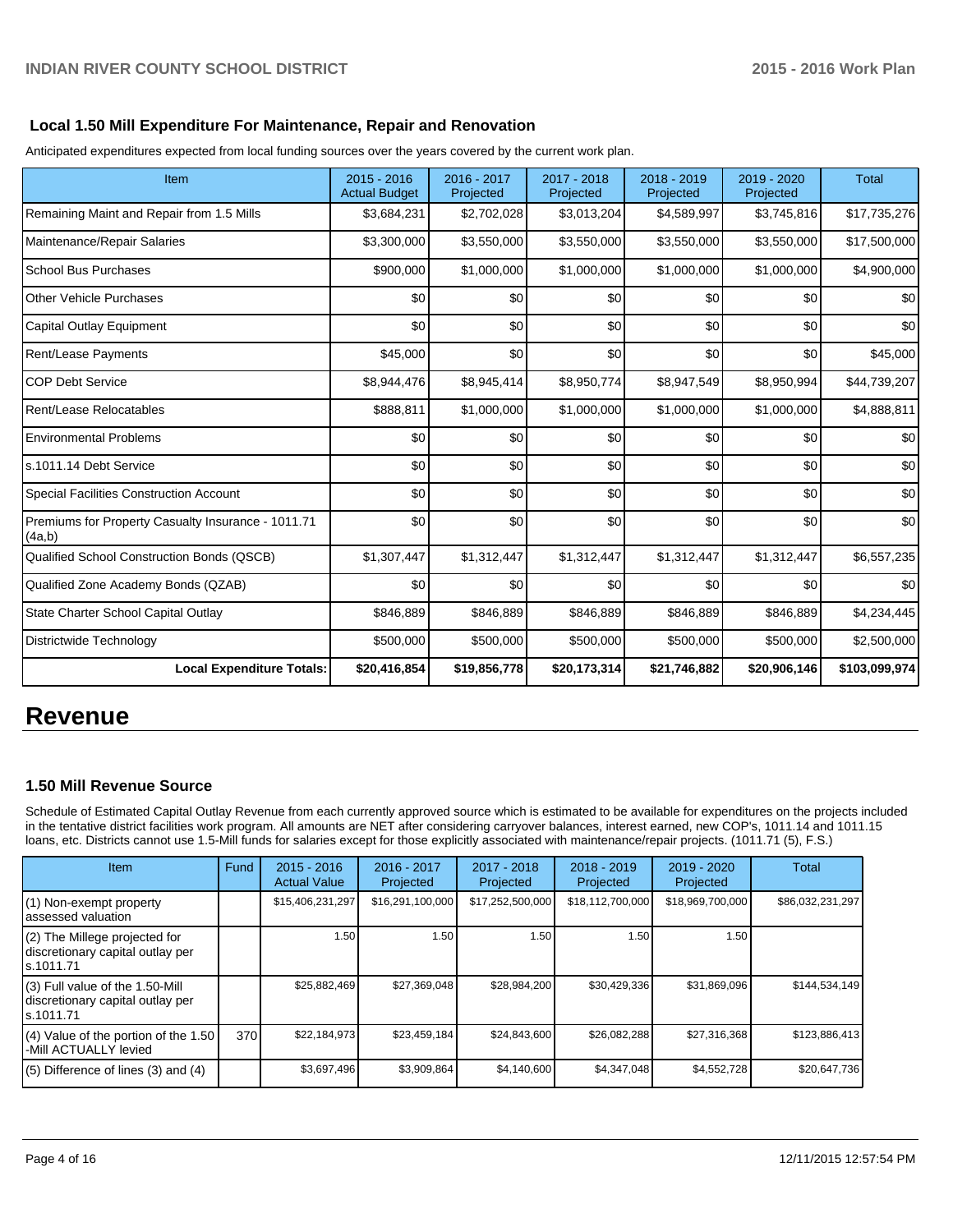#### **PECO Revenue Source**

The figure in the row designated "PECO Maintenance" will be subtracted from funds available for new construction because PECO maintenance dollars cannot be used for new construction.

| <b>Item</b>                   | Fund | $2015 - 2016$<br><b>Actual Budget</b> | 2016 - 2017<br>Projected | 2017 - 2018<br>Projected | $2018 - 2019$<br>Projected | $2019 - 2020$<br>Projected | Total       |
|-------------------------------|------|---------------------------------------|--------------------------|--------------------------|----------------------------|----------------------------|-------------|
| <b>PECO New Construction</b>  | 340  | \$0                                   | \$0                      | \$0                      | \$0 I                      | \$0 <sub>1</sub>           | \$0         |
| PECO Maintenance Expenditures |      | \$321.107                             | \$321.107                | \$321,107                | \$321.107                  | \$321.107                  | \$1,605,535 |
|                               |      | \$321,107                             | \$321.107                | \$321,107                | \$321.107                  | \$321.107                  | \$1,605,535 |

#### **CO & DS Revenue Source**

Revenue from Capital Outlay and Debt Service funds.

| <b>Item</b>                                     | Fund | $2015 - 2016$<br><b>Actual Budget</b> | $2016 - 2017$<br>Projected | $2017 - 2018$<br>Projected | $2018 - 2019$<br>Projected | $2019 - 2020$<br>Projected | Total     |
|-------------------------------------------------|------|---------------------------------------|----------------------------|----------------------------|----------------------------|----------------------------|-----------|
| CO & DS Cash Flow-through<br><b>Distributed</b> | 360  | \$107.241                             | \$107.241                  | \$107.241                  | \$107.241                  | \$107.241                  | \$536,205 |
| CO & DS Interest on<br>Undistributed CO         | 360  | \$4,746                               | \$4,746                    | \$4,746                    | \$4,746                    | \$4,746                    | \$23,730  |
|                                                 |      | \$111,987                             | \$111,987                  | \$111,987                  | \$111,987                  | \$111,987                  | \$559,935 |

#### **Fair Share Revenue Source**

All legally binding commitments for proportionate fair-share mitigation for impacts on public school facilities must be included in the 5-year district work program.

Nothing reported for this section.

### **Sales Surtax Referendum**

Specific information about any referendum for a 1-cent or ½-cent surtax referendum during the previous year.

**Did the school district hold a surtax referendum during the past fiscal year 2014 - 2015?**

No

### **Additional Revenue Source**

Any additional revenue sources

| Item                                                                                              | $2015 - 2016$<br><b>Actual Value</b> | 2016 - 2017<br>Projected | 2017 - 2018<br>Projected | $2018 - 2019$<br>Projected | $2019 - 2020$<br>Projected | Total |
|---------------------------------------------------------------------------------------------------|--------------------------------------|--------------------------|--------------------------|----------------------------|----------------------------|-------|
| IProceeds from a s.1011.14/15 F.S. Loans I                                                        | \$0                                  | \$0 <sub>1</sub>         | \$0                      | \$0 <sub>0</sub>           | \$0                        | \$0   |
| District Bonds - Voted local bond<br>referendum proceeds per s.9, Art VII<br>l State Constitution | \$0                                  | \$0                      | \$0                      | \$0 <sub>1</sub>           | \$0                        | \$0   |
| Proceeds from Special Act Bonds                                                                   | \$0                                  | \$0 <sub>1</sub>         | \$0                      | \$0 <sub>0</sub>           | \$0                        | \$0   |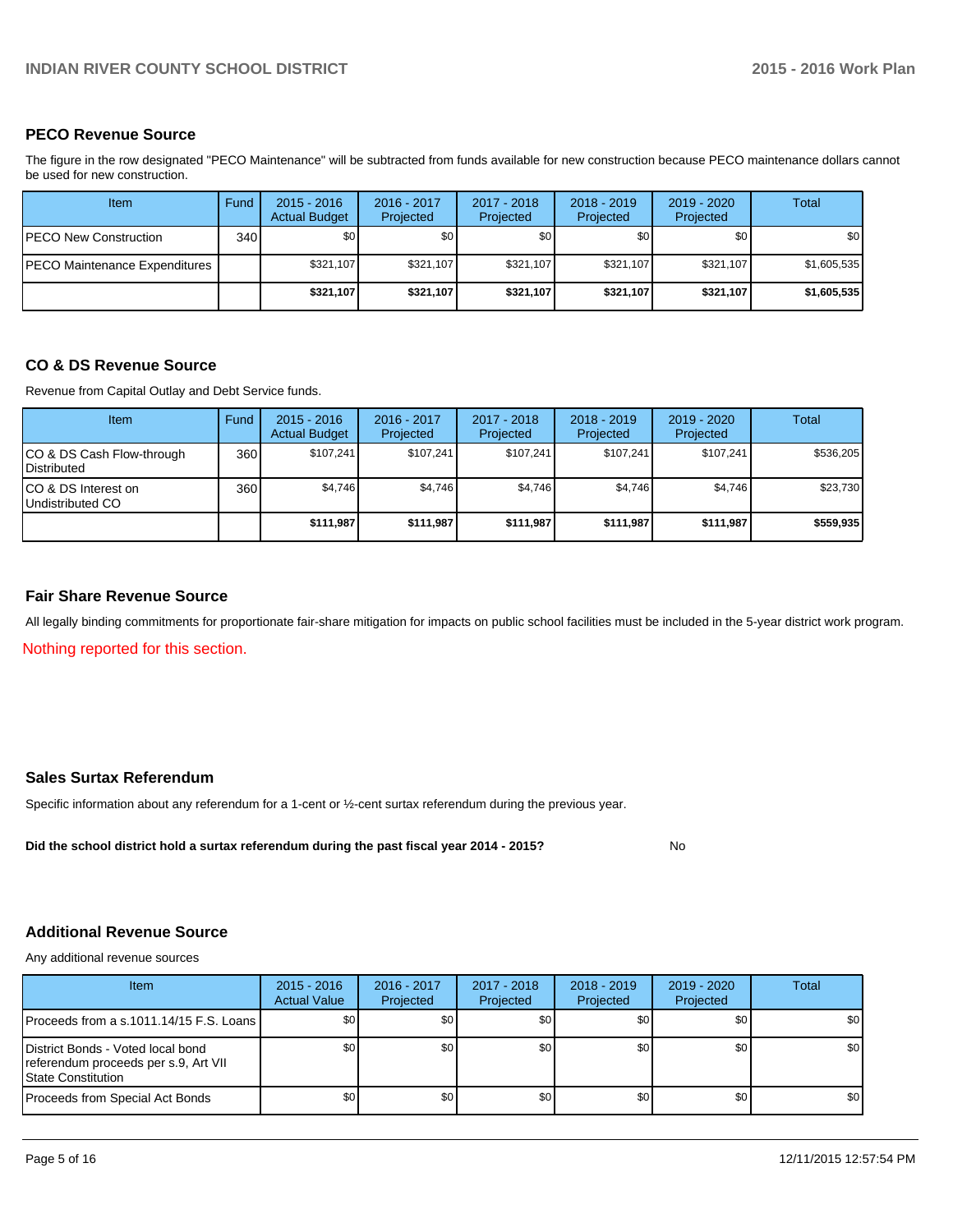| Estimated Revenue from CO & DS Bond<br>Sale                                                                               | \$0         | \$0       | \$0       | \$0       | \$0       | \$0         |
|---------------------------------------------------------------------------------------------------------------------------|-------------|-----------|-----------|-----------|-----------|-------------|
| Proceeds from Voted Capital<br>Improvements millage                                                                       | \$0         | \$0       | \$0       | \$0       | \$0       | \$0         |
| Other Revenue for Other Capital Projects                                                                                  | \$0         | \$0       | \$0       | \$0       | \$0       | \$0         |
| Proceeds from 1/2 cent sales surtax<br>authorized by school board                                                         | \$0         | \$0       | \$0       | \$0       | \$0       | \$0         |
| Proceeds from local governmental<br>infrastructure sales surtax                                                           | \$0         | \$0       | \$0       | \$0       | \$0       | \$0         |
| Proceeds from Certificates of<br>Participation (COP's) Sale                                                               | \$0         | \$0       | \$0       | \$0       | \$0       | \$0         |
| Classrooms First Bond proceeds amount<br>authorized in FY 1997-98                                                         | \$0         | \$0       | \$0       | \$0       | \$0       | \$0         |
| <b>Classrooms for Kids</b>                                                                                                | \$0         | \$0       | \$0       | \$0       | \$0       | \$0         |
| <b>District Equity Recognition</b>                                                                                        | \$0         | \$0       | \$0       | \$0       | \$0       | \$0         |
| <b>Federal Grants</b>                                                                                                     | \$0         | \$0       | \$0       | \$0       | \$0       | \$0         |
| Proportionate share mitigation (actual<br>cash revenue only, not in kind donations)                                       | \$0         | \$0       | \$0       | \$0       | \$0       | \$0         |
| Impact fees received                                                                                                      | \$0         | \$0       | \$0       | \$0       | \$0       | \$0         |
| Private donations                                                                                                         | \$0         | \$0       | \$0       | \$0       | \$0       | \$0         |
| Grants from local governments or not-for-<br>profit organizations                                                         | \$0         | \$0       | \$0       | \$0       | \$0       | \$0         |
| Interest, Including Profit On Investment                                                                                  | \$0         | \$0       | \$0       | \$0       | \$0       | \$0         |
| Revenue from Bonds pledging proceeds<br>from 1 cent or 1/2 cent Sales Surtax                                              | \$0         | \$0       | \$0       | \$0       | \$0       | \$0         |
| <b>Total Fund Balance Carried Forward</b>                                                                                 | \$1,451,900 | \$0       | \$0       | \$0       | \$0       | \$1,451,900 |
| General Capital Outlay Obligated Fund<br><b>Balance Carried Forward From Total</b><br><b>Fund Balance Carried Forward</b> | \$0         | \$0       | \$0       | \$0       | \$0       | \$0         |
| <b>Special Facilities Construction Account</b>                                                                            | \$835,607   | \$835,607 | \$835,607 | \$835,607 | \$835,607 | \$4,178,035 |
| One Cent - 1/2 Cent Sales Surtax Debt<br>Service From Total Fund Balance Carried<br>Forward                               | \$0         | \$0       | \$0       | \$0       | \$0       | \$0         |
| Capital Outlay Projects Funds Balance<br>Carried Forward From Total Fund<br><b>Balance Carried Forward</b>                | \$0         | \$0       | \$0       | \$0       | \$0       | \$0         |
| <b>Subtotal</b>                                                                                                           | \$2,287,507 | \$835,607 | \$835,607 | \$835,607 | \$835,607 | \$5,629,935 |

# **Total Revenue Summary**

| <b>Item Name</b>                                                | $2015 - 2016$<br><b>Budget</b> | 2016 - 2017<br>Projected | $2017 - 2018$<br>Projected | $2018 - 2019$<br>Projected | $2019 - 2020$<br>Projected | <b>Five Year Total</b> |
|-----------------------------------------------------------------|--------------------------------|--------------------------|----------------------------|----------------------------|----------------------------|------------------------|
| Local 1.5 Mill Discretionary Capital Outlay<br><b>I</b> Revenue | \$22.184.973                   | \$23.459.184             | \$24,843,600               | \$26,082,288               | \$27.316.368               | \$123.886.413          |
| IPECO and 1.5 Mill Maint and Other 1.5<br>Mill Expenditures     | (\$20,416,854)                 | (\$19,856,778)           | (S20, 173, 314)            | (\$21,746,882)             | (\$20,906,146)             | (\$103,099,974)        |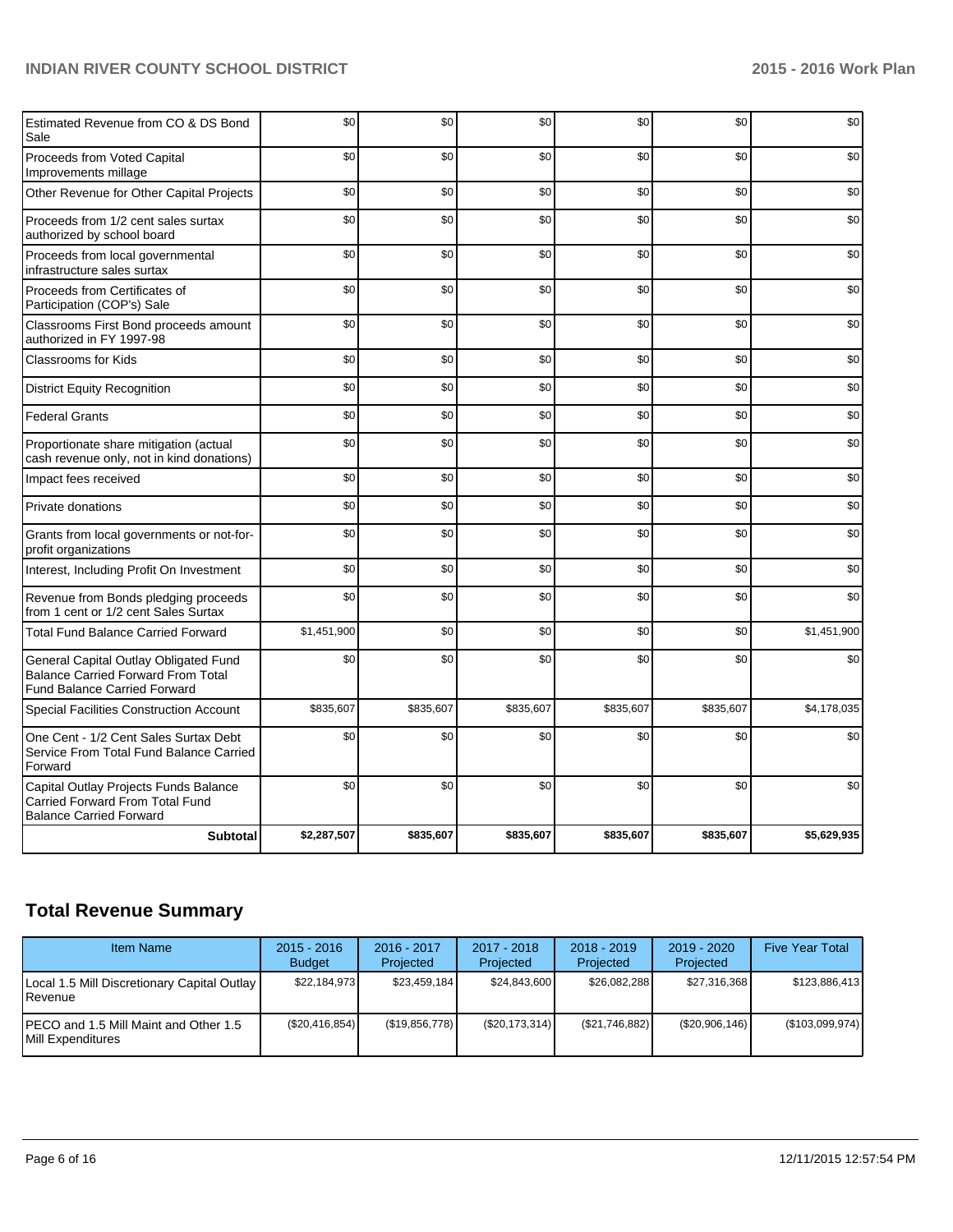| IPECO Maintenance Revenue                                 | \$321,107                      | \$321,107                | \$321,107                | \$321,107                | \$321,107                | \$1,605,535            |
|-----------------------------------------------------------|--------------------------------|--------------------------|--------------------------|--------------------------|--------------------------|------------------------|
| <b>Available 1.50 Mill for New</b><br><b>Construction</b> | \$1,768,119                    | \$3,602,406              | \$4,670,286              | \$4,335,406              | \$6,410,222              | \$20,786,439           |
| <b>Item Name</b>                                          | $2015 - 2016$<br><b>Budget</b> | 2016 - 2017<br>Projected | 2017 - 2018<br>Projected | 2018 - 2019<br>Projected | 2019 - 2020<br>Projected | <b>Five Year Total</b> |
| ICO & DS Revenue                                          | \$111,987                      | \$111,987                | \$111,987                | \$111,987                | \$111,987                | \$559,935              |
| <b>IPECO New Construction Revenue</b>                     | \$0                            | \$0                      | \$0                      | \$0                      | \$0                      | \$0                    |
| Other/Additional Revenue                                  | \$2,287,507                    | \$835,607                | \$835,607                | \$835,607                | \$835,607                | \$5,629,935            |
| <b>Total Additional Revenuel</b>                          | \$2,399,494                    | \$947,594                | \$947,594                | \$947,594                | \$947,594                | \$6,189,870            |
| <b>Total Available Revenue</b>                            | \$4,167,613                    | \$4,550,000              | \$5,617,880              | \$5,283,000              | \$7,357,816              | \$26,976,309           |

# **Project Schedules**

### **Capacity Project Schedules**

A schedule of capital outlay projects necessary to ensure the availability of satisfactory classrooms for the projected student enrollment in K-12 programs.

| <b>Project Description</b>                                                                                       | Location                                |                          | $2015 - 2016$ | $2016 - 2017$ | 2017 - 2018 | $2018 - 2019$ | 2019 - 2020 | <b>Total</b>    | Funded |
|------------------------------------------------------------------------------------------------------------------|-----------------------------------------|--------------------------|---------------|---------------|-------------|---------------|-------------|-----------------|--------|
| <b>Classroom Building</b><br>Addition to School to<br>increase permanent<br>capacity and<br>eliminate portables. | <b>CITRUS</b><br><b>ELEMENTARY</b>      | Planned<br>Cost:         | \$4,167,613   | \$0           | \$0         | \$0           | \$0         | \$4,167,613 Yes |        |
|                                                                                                                  | <b>Student Stations:</b>                |                          | 0             | 288           | U           |               |             | 288             |        |
|                                                                                                                  | <b>Total Classrooms:</b>                |                          | $\Omega$      | 16            | U           | r             | r           | 16              |        |
|                                                                                                                  | Gross Sq Ft:                            |                          | 0             | 21,000        | $\Omega$    | ∩             | n           | 21,000          |        |
| <b>Classroom Building</b><br>Addition to School to<br>increase permanent<br>capacity and<br>eliminate portables. | <b>SEBASTIAN RIVER</b><br><b>MIDDLE</b> | Planned<br>Cost:         | \$0           | \$0           | \$0         | \$108,000     | \$3,000,000 | \$3,108,000 Yes |        |
|                                                                                                                  |                                         | <b>Student Stations:</b> | $\Omega$      |               | ∩           |               | 220         | 220             |        |
|                                                                                                                  | <b>Total Classrooms:</b>                |                          | $\Omega$      | ∩             | U           |               | 10          | 10              |        |
|                                                                                                                  |                                         | Gross Sq Ft:             | $\Omega$      | n             | $\Omega$    |               | 12,000      | 12,000          |        |

| <b>Planned Cost:</b>     | \$4,167,613 | \$0    | \$0 | \$108,000 | \$3,000,000     | \$7,275,613     |
|--------------------------|-------------|--------|-----|-----------|-----------------|-----------------|
| <b>Student Stations:</b> |             | 288    |     |           | 220             | 508             |
| <b>Total Classrooms:</b> |             | 16     |     |           | 10 <sub>1</sub> | 26 <sub>1</sub> |
| Gross Sq Ft:             |             | 21,000 |     |           | 12,000          | 33,000          |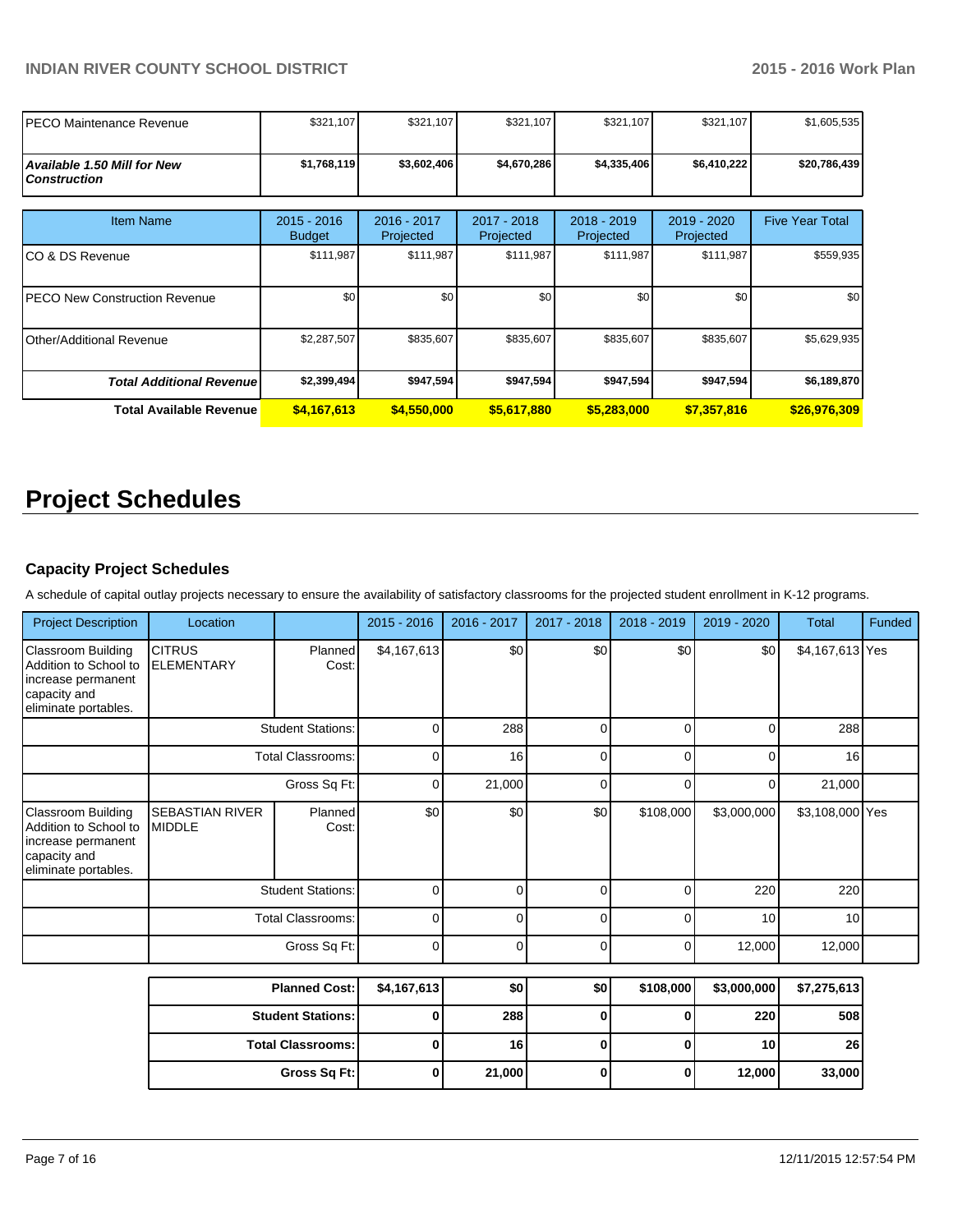#### **Other Project Schedules**

Major renovations, remodeling, and additions of capital outlay projects that do not add capacity to schools.

| <b>Project Description</b>                                                                | Location                                     | $2015 - 2016$<br><b>Actual Budget</b> | 2016 - 2017<br>Projected | 2017 - 2018<br>Projected | 2018 - 2019<br>Projected | 2019 - 2020<br>Projected | <b>Total</b>    | Funded |
|-------------------------------------------------------------------------------------------|----------------------------------------------|---------------------------------------|--------------------------|--------------------------|--------------------------|--------------------------|-----------------|--------|
| Cafeteria<br>Expansion/Replacement<br>& HVAC Renovations                                  | <b>BEACHLAND</b><br><b>ELEMENTARY</b>        | \$0                                   | \$4,200,000              | \$0                      | \$0                      | \$0                      | \$4,200,000 Yes |        |
| Cafeteria Renovation to<br>existing cafeteria building                                    | <b>SEBASTIAN RIVER</b><br><b>MIDDLE</b>      | \$0                                   | \$0                      | \$0                      | \$1,000,000              | \$0                      | \$1,000,000 Yes |        |
| Renovations/Improvements<br>*Boys Locker Room<br>Renovations                              | <b>OSLO MIDDLE</b>                           | \$0                                   | \$0                      | \$500,000                | \$0                      | \$0                      | \$500,000 Yes   |        |
| <b>Traffic Improvements</b>                                                               | PELICAN ISLAND<br><b>ELEMENTARY</b>          | \$0                                   | \$0                      | \$350,000                | \$0                      | \$0                      | \$350,000 Yes   |        |
| Gym Locker Room<br>Renovations                                                            | <b>SEBASTIAN RIVER</b><br><b>SENIOR HIGH</b> | \$0                                   | \$0                      | \$0                      | \$1,500,000              | \$0                      | \$1,500,000 Yes |        |
| Vero Beach High School<br>Freshman Learning Center<br>Locker Room/Bathroom<br>Renovations | <b>VERO BEACH SENIOR</b><br><b>HIGH</b>      | \$0                                   | \$0                      | \$0                      | \$1,750,000              | \$0                      | \$1,750,000 Yes |        |
| Citrus Bowl Stadium<br>Repair/Replacement                                                 | <b>VERO BEACH SENIOR</b><br><b>HIGH</b>      | \$0                                   | \$0                      | \$1,140,000              | \$925,000                | \$4,000,000              | \$6,065,000 Yes |        |
| Main Campus and Performing<br>Arts Center HVAC Renovations                                | <b>VERO BEACH SENIOR</b><br><b>HIGH</b>      | \$0                                   | \$0                      | \$3,276,360              | \$0                      | \$0                      | \$3,276,360 Yes |        |
| HVAC - 700 Wing                                                                           | <b>FELLSMERE</b><br><b>ELEMENTARY</b>        | \$0                                   | \$350,000                | \$0                      | \$0                      | \$0                      | \$350,000 Yes   |        |
| <b>HVAC Renovation</b>                                                                    | <b>WABASSO SCHOOL</b>                        | \$0                                   | \$0                      | \$351,520                | \$0                      | \$0                      | \$351,520 Yes   |        |
| Kalwall Roof Replacement                                                                  | <b>DODGERTOWN</b><br><b>ELEMENTARY</b>       | \$0                                   | \$0                      | \$0                      | \$0                      | \$357,816                | \$357,816 Yes   |        |
|                                                                                           |                                              | \$0                                   | \$4,550,000              | \$5,617,880              | \$5,175,000              | \$4,357,816              | \$19,700,696    |        |

#### **Additional Project Schedules**

Any projects that are not identified in the last approved educational plant survey.

Nothing reported for this section.

## **Non Funded Growth Management Project Schedules**

Schedule indicating which projects, due to planned development, that CANNOT be funded from current revenues projected over the next five years.

Nothing reported for this section.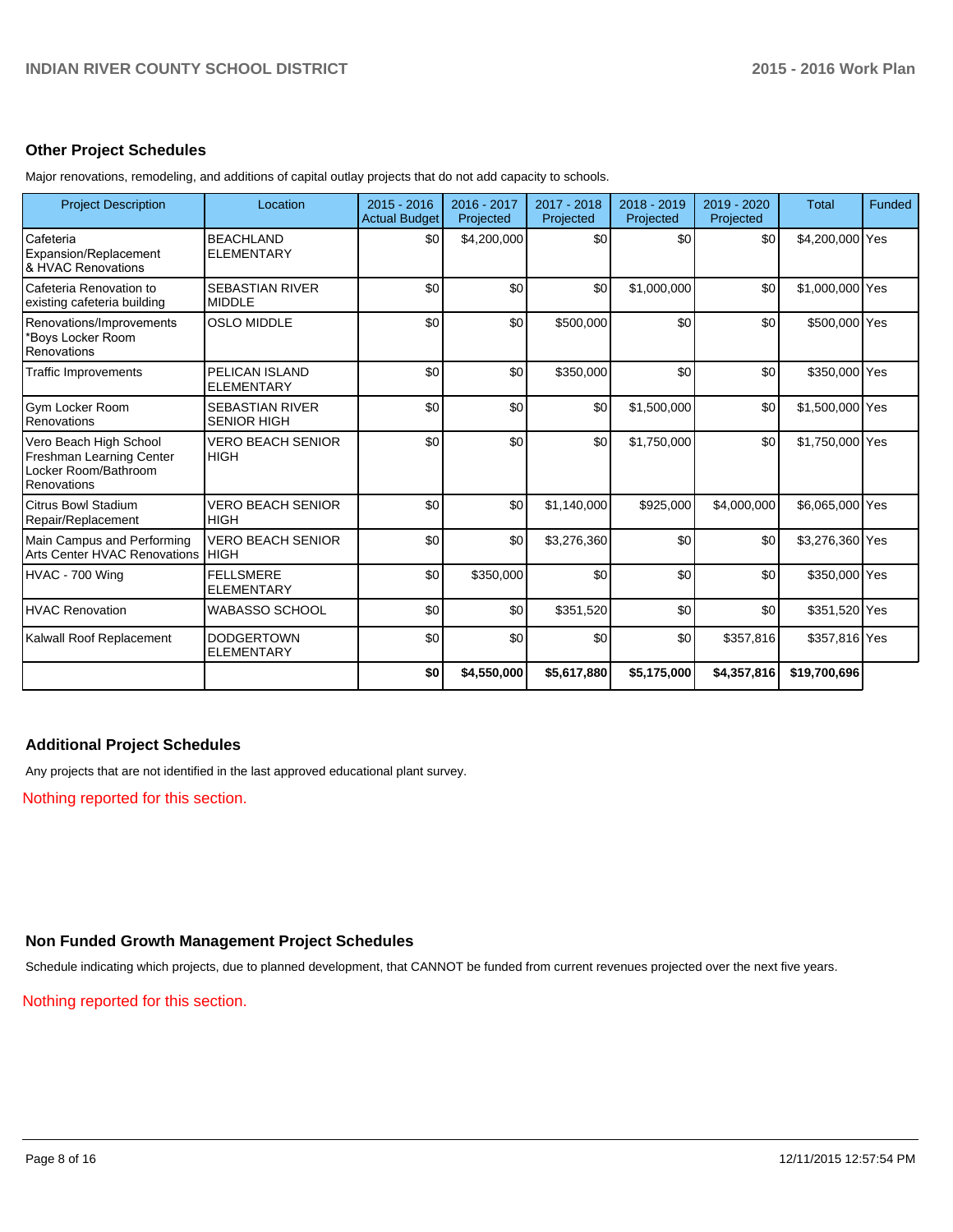# **Tracking**

# **Capacity Tracking**

| Location                                      | $2015 -$<br>2016 Satis.<br>Stu. Sta. | Actual<br>$2015 -$<br><b>2016 FISH</b><br>Capacity | Actual<br>$2014 -$<br>2015<br><b>COFTE</b> | # Class<br><b>Rooms</b> | Actual<br>Average<br>$2015 -$<br>2016 Class<br><b>Size</b> | Actual<br>$2015 -$<br>2016<br><b>Utilization</b> | <b>New</b><br>Stu.<br>Capacity | <b>New</b><br>Rooms to<br>be<br>Added/Re<br>moved | Projected<br>$2019 -$<br>2020<br><b>COFTE</b> | Projected<br>$2019 -$<br>2020<br><b>Utilization</b> | Projected<br>$2019 -$<br>2020 Class<br><b>Size</b> |
|-----------------------------------------------|--------------------------------------|----------------------------------------------------|--------------------------------------------|-------------------------|------------------------------------------------------------|--------------------------------------------------|--------------------------------|---------------------------------------------------|-----------------------------------------------|-----------------------------------------------------|----------------------------------------------------|
| <b>VERO BEACH SENIOR</b><br>HIGH              | 3,072                                | 2,918                                              | 2,749                                      | 133                     | 21                                                         | 94.00 %                                          | 0                              | $\Omega$                                          | 2,902                                         | 99.00 %                                             | 22                                                 |
| <b>ROSEWOOD</b><br>ELEMENTARY                 | 543                                  | 543                                                | 551                                        | 29                      | 19                                                         | 102.00 %                                         | 0                              | $\Omega$                                          | 550                                           | 101.00%                                             | 19                                                 |
| <b>BEACHLAND</b><br><b>ELEMENTARY</b>         | 601                                  | 601                                                | 519                                        | 32                      | 16                                                         | 86.00 %                                          | 0                              | $\Omega$                                          | 458                                           | 76.00%                                              | 14                                                 |
| <b>GIFFORD MIDDLE</b>                         | 1,136                                | 1,022                                              | 816                                        | 48                      | 17                                                         | 80.00 %                                          | 0                              | $\Omega$                                          | 875                                           | 86.00%                                              | 18                                                 |
| <b>ALTERNATIVE</b><br><b>EDUCATION CENTER</b> | 328                                  | 328                                                | 47                                         | 16                      | 3                                                          | 14.00 %                                          | 0                              | $\Omega$                                          | 30                                            | 9.00%                                               | $\overline{c}$                                     |
| <b>FELLSMERE</b><br><b>ELEMENTARY</b>         | 787                                  | 787                                                | 667                                        | 42                      | 16                                                         | 85.00 %                                          | 0                              | $\Omega$                                          | 604                                           | 77.00 %                                             | 14                                                 |
| PELICAN ISLAND<br>ELEMENTARY                  | 591                                  | 591                                                | 456                                        | 32                      | 14                                                         | 77.00 %                                          | 0                              | $\Omega$                                          | 388                                           | 66.00 %                                             | 12                                                 |
| WABASSO SCHOOL                                | 81                                   | 81                                                 | 50                                         | $\overline{7}$          | $\overline{7}$                                             | 62.00%                                           | 0                              | $\Omega$                                          | 46                                            | 57.00 %                                             | $\overline{7}$                                     |
| <b>CITRUS ELEMENTARY</b>                      | 826                                  | 826                                                | 709                                        | 45                      | 16                                                         | 86.00 %                                          | 18                             | 1                                                 | 722                                           | 86.00 %                                             | 16                                                 |
| <b>DODGERTOWN</b><br><b>ELEMENTARY</b>        | 584                                  | 584                                                | 476                                        | 32                      | 15                                                         | 81.00 %                                          | 0                              | $\Omega$                                          | 418                                           | 72.00 %                                             | 13                                                 |
| <b>VERO BEACH</b><br><b>ELEMENTARY</b>        | 796                                  | 796                                                | 706                                        | 43                      | 16                                                         | 89.00 %                                          | $\Omega$                       | $\Omega$                                          | 671                                           | 84.00%                                              | 16                                                 |
| <b>SEBASTIAN RIVER</b><br><b>MIDDLE</b>       | 1,261                                | 1,134                                              | 876                                        | 53                      | 17                                                         | 77.00 %                                          | 66                             | $\mathbf{3}$                                      | 1,032                                         | 86.00 %                                             | 18                                                 |
| <b>OSCEOLA MAGNET</b><br><b>SCHOOL (NEW)</b>  | 557                                  | 557                                                | 534                                        | 30                      | 18                                                         | 96.00 %                                          | $\mathbf 0$                    | $\Omega$                                          | 530                                           | 95.00 %                                             | 18                                                 |
| <b>SEBASTIAN</b><br><b>ELEMENTARY</b>         | 637                                  | 637                                                | 501                                        | 34                      | 15                                                         | 79.00 %                                          | 0                              | $\Omega$                                          | 512                                           | 80.00%                                              | 15                                                 |
| <b>GLENDALE</b><br><b>ELEMENTARY</b>          | 691                                  | 691                                                | 540                                        | 37                      | 15                                                         | 78.00 %                                          | $\Omega$                       | $\Omega$                                          | 530                                           | 77.00 %                                             | 14                                                 |
| <b>HIGHLANDS</b><br><b>ELEMENTARY</b>         | 619                                  | 619                                                | 483                                        | 33                      | 15                                                         | 78.00 %                                          | 0                              | $\Omega$                                          | 463                                           | 75.00 %                                             | 14                                                 |
| <b>OSLO MIDDLE</b>                            | 1,140                                | 1,026                                              | 879                                        | 50                      | 18                                                         | 86.00 %                                          | 0                              | $\Omega$                                          | 821                                           | 80.00%                                              | 16                                                 |
| SEBASTIAN RIVER<br><b>SENIOR HIGH</b>         | 2,440                                | 2,318                                              | 1,772                                      | 102                     | 17                                                         | 76.00 %                                          | 0                              | $\Omega$                                          | 1,793                                         | 77.00 %                                             | 18                                                 |
| TREASURE COAST<br><b>ELEMENTARY</b>           | 799                                  | 799                                                | 647                                        | 41                      | 16 I                                                       | 81.00 %                                          | $\Omega$                       | $\Omega$                                          | 659                                           | 82.00%                                              | 16                                                 |
| ADULT EDUCATION                               | $\overline{0}$                       | 0                                                  | $\overline{0}$                             | $\mathbf 0$             | $\overline{0}$                                             | 0.00%                                            | $\overline{0}$                 | $\overline{0}$                                    | $\overline{0}$                                | 0.00%                                               | 0                                                  |
| LIBERTY MAGNET                                | 666                                  | 666                                                | 546                                        | 37                      | 15                                                         | 82.00 %                                          | $\overline{0}$                 | $\overline{0}$                                    | 550                                           | 83.00 %                                             | 15                                                 |
| <b>STORM GROVE MIDDLE</b><br><b>SCHOOL</b>    | 1,382                                | 1,243                                              | 910                                        | 60                      | 15                                                         | 73.00 %                                          | 0                              | $\mathbf 0$                                       | 971                                           | 78.00 %                                             | 16                                                 |
|                                               | 19,537                               | 18,767                                             | 15,436                                     | 936                     | 16                                                         | 82.25 %                                          | 84                             | $\vert$                                           | 15,525                                        | 82.36 %                                             | 17                                                 |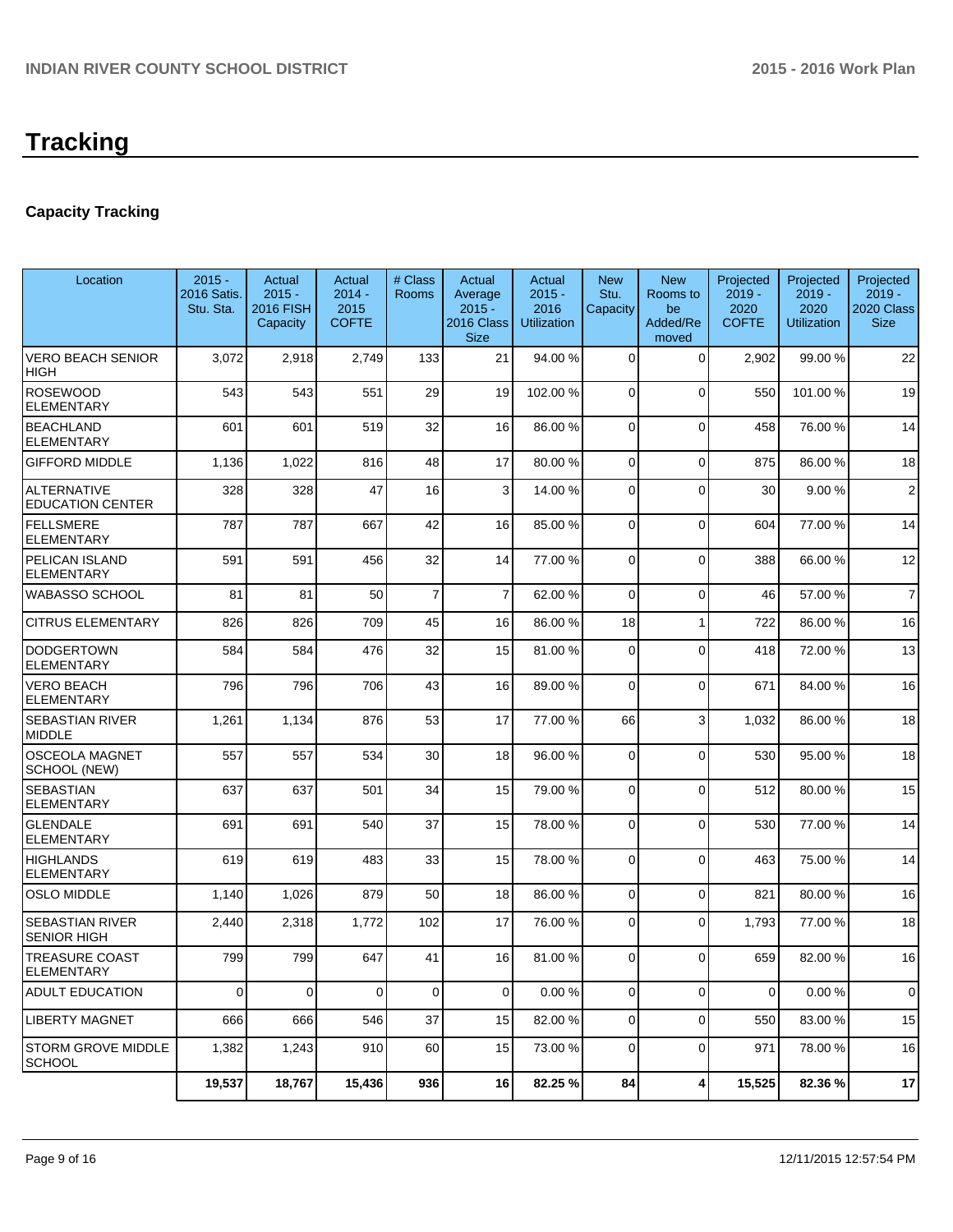The COFTE Projected Total (15,525) for 2019 - 2020 must match the Official Forecasted COFTE Total (15,524 ) for 2019 - 2020 before this section can be completed. In the event that the COFTE Projected Total does not match the Official forecasted COFTE, then the Balanced Projected COFTE Table should be used to balance COFTE.

| Projected COFTE for 2019 - 2020 |        |  |  |  |  |
|---------------------------------|--------|--|--|--|--|
| Elementary (PK-3)               | 4,741  |  |  |  |  |
| Middle $(4-8)$                  | 6,013  |  |  |  |  |
| High (9-12)                     | 4,771  |  |  |  |  |
|                                 | 15,524 |  |  |  |  |

| <b>Grade Level Type</b> | <b>Balanced Projected</b><br>COFTE for 2019 - 2020 |
|-------------------------|----------------------------------------------------|
| Elementary (PK-3)       |                                                    |
| Middle (4-8)            |                                                    |
| High (9-12)             |                                                    |
|                         | 15,525                                             |

### **Relocatable Replacement**

Number of relocatable classrooms clearly identified and scheduled for replacement in the school board adopted financially feasible 5-year district work program.

| -ocation                                 | $2015 - 2016$ | 2016 - 2017 | 2017 - 2018 | 2018 - 2019 | $2019 - 2020$ | Year 5 Total |
|------------------------------------------|---------------|-------------|-------------|-------------|---------------|--------------|
| <b>Total Relocatable Replacements: I</b> |               |             |             |             |               |              |

### **Charter Schools Tracking**

Information regarding the use of charter schools.

| Location-Type                    | # Relocatable<br>units or<br>permanent<br>classrooms | Owner             | Year Started or I<br>Scheduled | <b>Student</b><br><b>Stations</b> | <b>Students</b><br>Enrolled | Years in<br>Contract | <b>Total Charter</b><br><b>Students</b><br>projected for<br>2019 - 2020 |
|----------------------------------|------------------------------------------------------|-------------------|--------------------------------|-----------------------------------|-----------------------------|----------------------|-------------------------------------------------------------------------|
| Indian River Charter High School |                                                      | 26 STATE          | 1998                           | 650                               | 698                         | 22                   | 700                                                                     |
| Sebastian Charter Junior High    |                                                      | 12 STATE          | 1998                           | 264                               | 288                         | 23                   | 280                                                                     |
| North County Charter Elementary  |                                                      | 14 STATE          | 1998                           | 268                               | 318                         | 11                   | 300                                                                     |
| St. Peter's Academy              |                                                      | 8 PRIVATE         | 2000                           | 156                               | 129 <sup>l</sup>            | 13                   | 130                                                                     |
| Imagine Charter School South     |                                                      | 38 <b>PRIVATE</b> | 2008                           | 900                               | 888                         | 8                    | 900                                                                     |
|                                  | 98                                                   |                   |                                | 2,238                             | 2,321                       |                      | 2,310                                                                   |

# **Special Purpose Classrooms Tracking**

The number of classrooms that will be used for certain special purposes in the current year, by facility and type of classroom, that the district will, 1), not use for educational purposes, and 2), the co-teaching classrooms that are not open plan classrooms and will be used for educational purposes.

| School                                 | School Type | $\parallel$ # of Elementary $\parallel$ # of Middle 4-8 $\parallel$ # of High 9-12<br>K-3 Classrooms I | <b>Classrooms</b> | <b>Classrooms</b> | # of $ESE$<br><b>Classrooms</b> | # of Combo<br><b>Classrooms</b> | Total<br><b>Classrooms</b> |
|----------------------------------------|-------------|--------------------------------------------------------------------------------------------------------|-------------------|-------------------|---------------------------------|---------------------------------|----------------------------|
| <b>Total Educational Classrooms: I</b> |             |                                                                                                        | 0                 |                   |                                 | 0                               | $\mathbf{0}$               |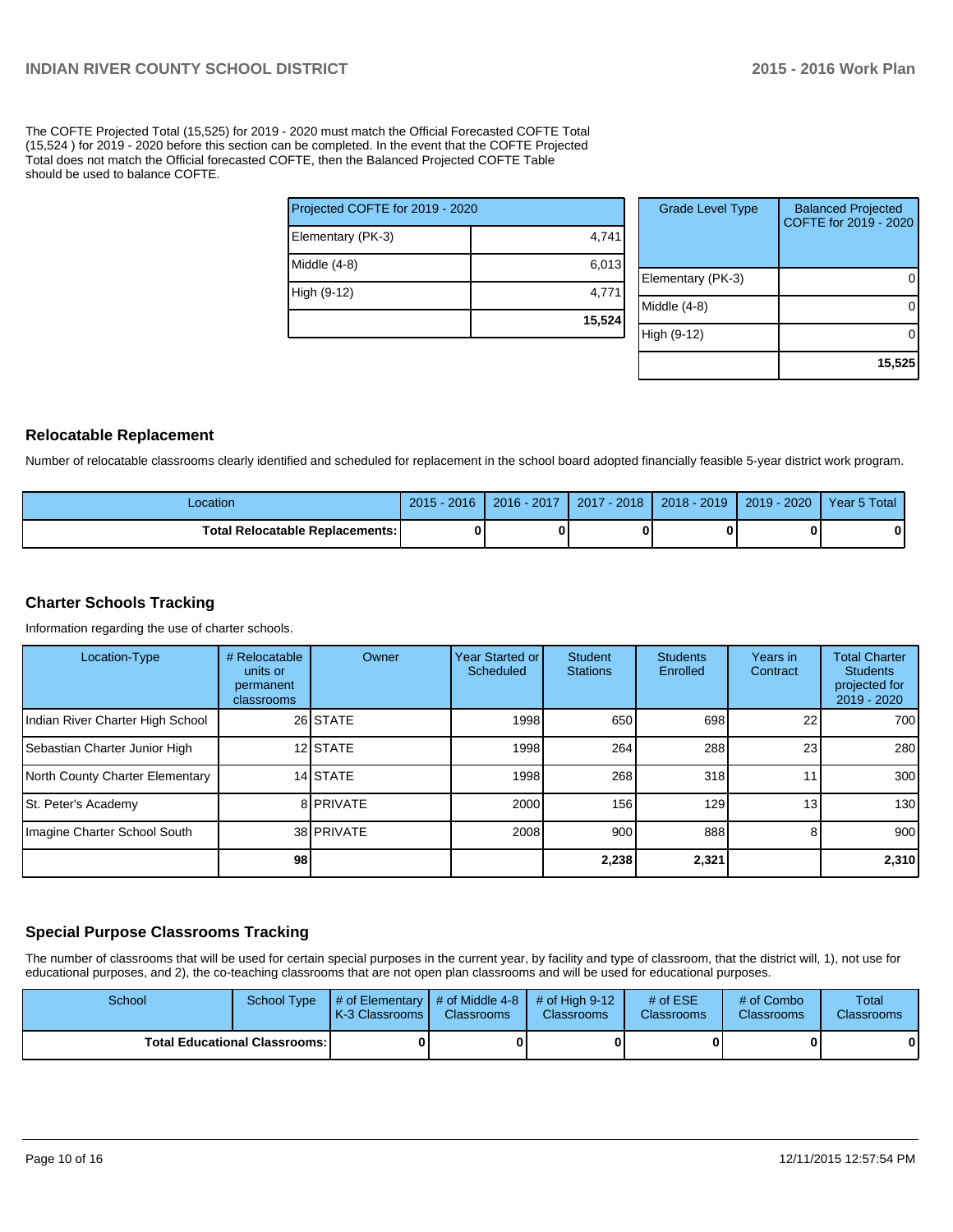| School                               | School Type | $\parallel$ # of Elementary $\parallel$ # of Middle 4-8 $\parallel$ # of High 9-12<br><b>IK-3 Classrooms L</b> | <b>Classrooms</b> | <b>Classrooms</b> | $#$ of $ESE$<br><b>Classrooms</b> | # of Combo<br><b>Classrooms</b> | Total<br><b>Classrooms</b> |
|--------------------------------------|-------------|----------------------------------------------------------------------------------------------------------------|-------------------|-------------------|-----------------------------------|---------------------------------|----------------------------|
| <b>Total Co-Teaching Classrooms:</b> |             |                                                                                                                | 01                |                   | OΙ                                | 0                               | $\mathbf{0}$               |

#### **Infrastructure Tracking**

**Necessary offsite infrastructure requirements resulting from expansions or new schools. This section should include infrastructure information related to capacity project schedules and other project schedules (Section 4).**

Utility and Road Requirements as needed for the following projects:

\*Citrus Elementary School Expansion - New Classroom Building

\*Beachland Elementary School - New Cafeteria

\*Pelican Island Traffic Improvements

\*Sebastian River Middle School - New Classroom Building

**Proposed location of planned facilities, whether those locations are consistent with the comprehensive plans of all affected local governments, and recommendations for infrastructure and other improvements to land adjacent to existing facilities. Provisions of 1013.33(12), (13) and (14) and 1013.36 must be addressed for new facilities planned within the 1st three years of the plan (Section 5).**

Not Specified

**Consistent with Comp Plan?** No

#### **Net New Classrooms**

The number of classrooms, by grade level and type of construction, that were added during the last fiscal year.

| List the net new classrooms added in the 2014 - 2015 fiscal year.                                                                                       |                              |                            |                                | List the net new classrooms to be added in the 2015 - 2016 fiscal<br>Ivear. |                            |                          |                                |                        |
|---------------------------------------------------------------------------------------------------------------------------------------------------------|------------------------------|----------------------------|--------------------------------|-----------------------------------------------------------------------------|----------------------------|--------------------------|--------------------------------|------------------------|
| "Classrooms" is defined as capacity carrying classrooms that are added to increase<br>capacity to enable the district to meet the Class Size Amendment. |                              |                            |                                | Totals for fiscal year 2015 - 2016 should match totals in Section 15A.      |                            |                          |                                |                        |
| Location                                                                                                                                                | $2014 - 2015$ #<br>Permanent | $2014 - 2015$ #<br>Modular | $2014 - 2015$ #<br>Relocatable | $2014 - 2015$<br>Total                                                      | 2015 - 2016 #<br>Permanent | 2015 - 2016 #<br>Modular | $2015 - 2016$ #<br>Relocatable | $2015 - 2016$<br>Total |
| Elementary (PK-3)                                                                                                                                       | 15 <sup>1</sup>              |                            | $-14$                          |                                                                             |                            |                          |                                | 0                      |
| Middle (4-8)                                                                                                                                            | 10 <sup>1</sup>              |                            | $-13$                          | $-3$                                                                        |                            |                          |                                | 0                      |
| High (9-12)                                                                                                                                             |                              |                            |                                |                                                                             |                            |                          |                                | $\Omega$               |
|                                                                                                                                                         | 25 <sub>l</sub>              |                            | $-27$                          |                                                                             |                            |                          |                                | 0                      |

#### **Relocatable Student Stations**

Number of students that will be educated in relocatable units, by school, in the current year, and the projected number of students for each of the years in the workplan.

| <b>Site</b>                 | $2015 - 2016$ | 2016 - 2017 | 2017 - 2018 | $2018 - 2019$ | 2019 - 2020 | 5 Year Average |
|-----------------------------|---------------|-------------|-------------|---------------|-------------|----------------|
| IADULT EDUCATION            |               |             |             |               |             | 0              |
| <b>ILIBERTY MAGNET</b>      |               |             |             |               |             | $\Omega$       |
| OSCEOLA MAGNET SCHOOL (NEW) |               |             |             |               |             | 0              |
| ISEBASTIAN ELEMENTARY       |               |             |             |               |             | $\Omega$       |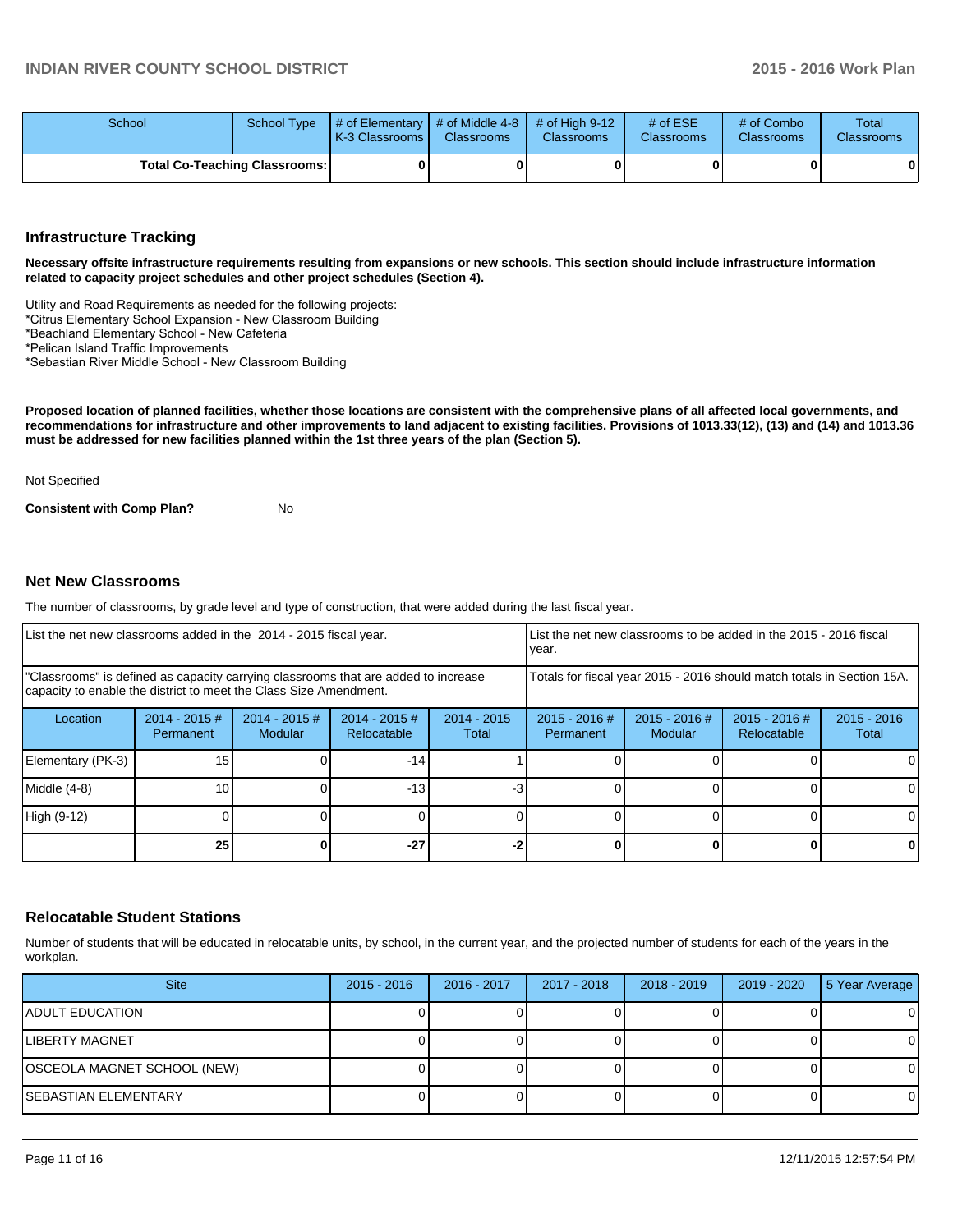| <b>GLENDALE ELEMENTARY</b>                        | 79       | 79          | 79       | 79             | 79             | 79             |
|---------------------------------------------------|----------|-------------|----------|----------------|----------------|----------------|
| <b>HIGHLANDS ELEMENTARY</b>                       | 0        | $\Omega$    | $\Omega$ | $\Omega$       | $\Omega$       | $\overline{0}$ |
| DODGERTOWN ELEMENTARY                             | 0        | $\Omega$    | $\Omega$ | $\Omega$       | $\Omega$       | $\overline{0}$ |
| <b>VERO BEACH ELEMENTARY</b>                      | $\Omega$ | $\Omega$    | $\Omega$ | $\Omega$       | $\Omega$       | $\overline{0}$ |
| <b>SEBASTIAN RIVER MIDDLE</b>                     | 154      | 154         | 154      | 154            | 154            | 154            |
| <b>GIFFORD MIDDLE</b>                             | 0        | $\Omega$    | $\Omega$ | 0              | 0              | $\overline{0}$ |
| ALTERNATIVE EDUCATION CENTER                      | 0        | $\Omega$    | $\Omega$ | $\Omega$       | $\Omega$       | $\overline{0}$ |
| <b>FELLSMERE ELEMENTARY</b>                       | $\Omega$ | $\Omega$    | $\Omega$ | $\Omega$       | $\Omega$       | $\overline{0}$ |
| PELICAN ISLAND ELEMENTARY                         | 18       | 18          | 18       | 18             | 18             | 18             |
| WABASSO SCHOOL                                    | 10       | 10          | 10       | 10             | 10             | 10             |
| <b>CITRUS ELEMENTARY</b>                          | 270      | $\Omega$    | $\Omega$ | $\Omega$       | $\Omega$       | 54             |
| <b>TREASURE COAST ELEMENTARY</b>                  | 0        | $\Omega$    | $\Omega$ | $\Omega$       | 0              | $\overline{0}$ |
| <b>VERO BEACH SENIOR HIGH</b>                     | $\Omega$ | $\Omega$    | $\Omega$ | $\Omega$       | $\Omega$       | $\overline{0}$ |
| <b>ROSEWOOD ELEMENTARY</b>                        | $\Omega$ | $\Omega$    | $\Omega$ | $\Omega$       | $\Omega$       | $\Omega$       |
| BEACHLAND ELEMENTARY                              | 58       | 58          | 58       | 58             | 58             | 58             |
| <b>OSLO MIDDLE</b>                                | 0        | $\mathbf 0$ | 0        | $\overline{0}$ | 0              | $\overline{0}$ |
| <b>SEBASTIAN RIVER SENIOR HIGH</b>                | 0        | $\Omega$    | $\Omega$ | $\Omega$       | $\overline{0}$ | $\overline{0}$ |
| STORM GROVE MIDDLE SCHOOL                         | $\Omega$ | $\Omega$    | $\Omega$ | $\Omega$       | $\Omega$       | $\overline{0}$ |
| Totals for INDIAN RIVER COUNTY SCHOOL DISTRICT    |          |             |          |                |                |                |
| Total students in relocatables by year.           | 589      | 319         | 319      | 319            | 319            | 373            |
| Total number of COFTE students projected by year. | 15,447   | 15,557      | 15,539   | 15,529         | 15,524         | 15,519         |
| Percent in relocatables by year.                  | 4 %      | 2%          | 2%       | 2%             | 2%             | 2%             |

### **Leased Facilities Tracking**

Exising leased facilities and plans for the acquisition of leased facilities, including the number of classrooms and student stations, as reported in the educational plant survey, that are planned in that location at the end of the five year workplan.

| Location                          | # of Leased<br>Classrooms 2015 -<br>2016 | <b>FISH Student</b><br><b>Stations</b> | Owner              | # of Leased<br>Classrooms 2019 -<br>2020 | <b>FISH Student</b><br><b>Stations</b> |
|-----------------------------------|------------------------------------------|----------------------------------------|--------------------|------------------------------------------|----------------------------------------|
| <b>IBEACHLAND ELEMENTARY</b>      |                                          |                                        | 58 Mobile Modular  |                                          | 58                                     |
| ISEBASTIAN RIVER SENIOR HIGH      |                                          |                                        | 0 Mobile Modular   |                                          |                                        |
| ISEBASTIAN RIVER MIDDLE           |                                          |                                        | 154 Mobile Modular |                                          | 154                                    |
| <b>IGLENDALE ELEMENTARY</b>       |                                          |                                        | 79 Mobile Modular  |                                          | 79                                     |
| <b>IPELICAN ISLAND ELEMENTARY</b> |                                          |                                        | 18 Mobile Modular  |                                          | 18 <sub>1</sub>                        |
| <b>ICITRUS ELEMENTARY</b>         | 15 <sup>1</sup>                          |                                        | 270 Mobile Modular |                                          |                                        |
| <b>IDODGERTOWN ELEMENTARY</b>     |                                          |                                        | 0 Mobile Modular   |                                          |                                        |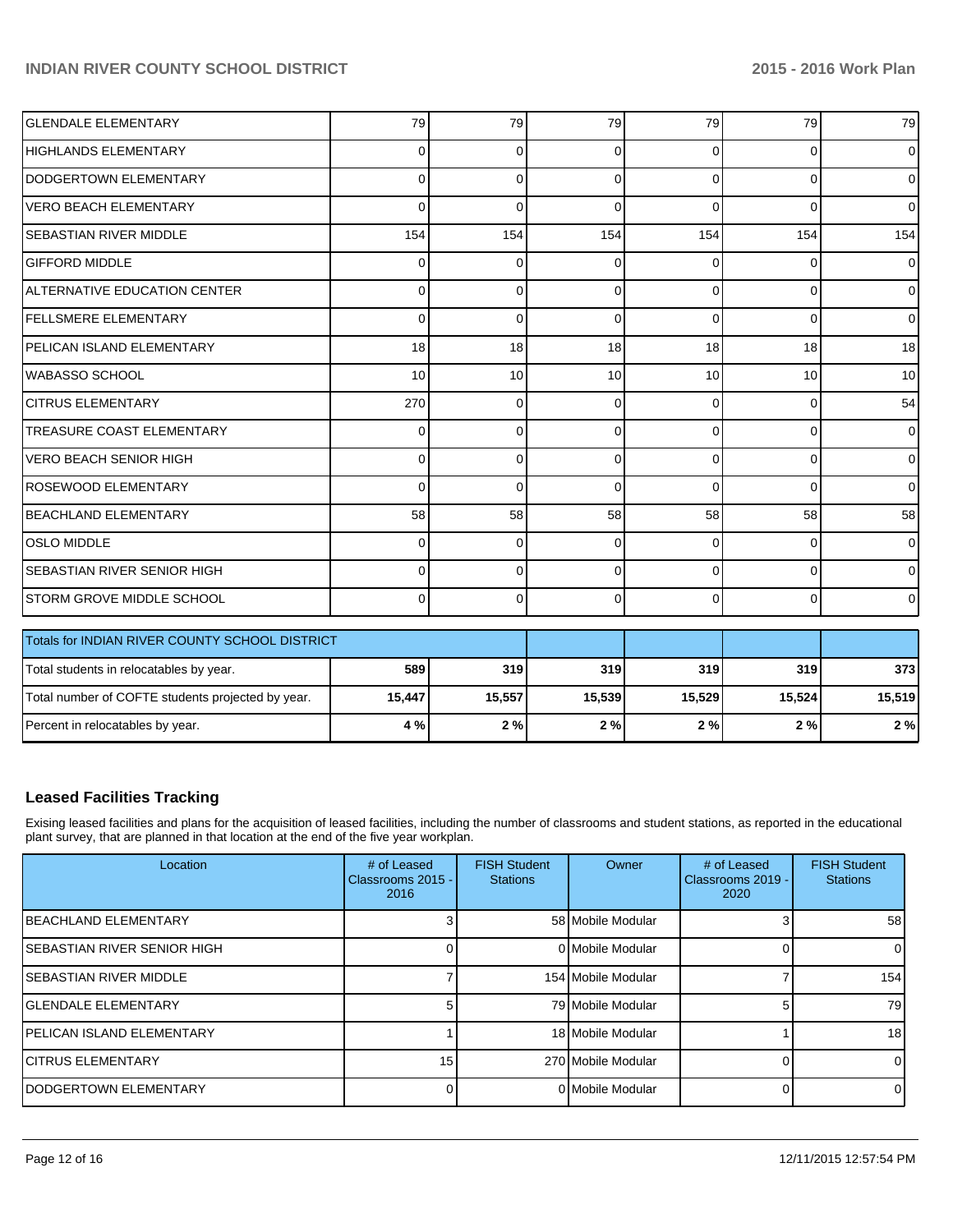| VERO BEACH SENIOR HIGH           |          |     |                   | 0              | 0            |
|----------------------------------|----------|-----|-------------------|----------------|--------------|
| ROSEWOOD ELEMENTARY              | 0        | 0   |                   | 0              | O            |
| <b>GIFFORD MIDDLE</b>            | $\Omega$ |     |                   | 0              |              |
| ALTERNATIVE EDUCATION CENTER     | 0        | 0   |                   | $\Omega$       | 0            |
| <b>FELLSMERE ELEMENTARY</b>      | 0        | O   |                   | $\Omega$       | o            |
| <b>WABASSO SCHOOL</b>            |          |     | 10 Mobile Modular |                | 10           |
| VERO BEACH ELEMENTARY            | 0        |     |                   | 0              | 0            |
| OSCEOLA MAGNET SCHOOL (NEW)      | 0        | O   |                   | $\overline{0}$ | <sup>0</sup> |
| <b>SEBASTIAN ELEMENTARY</b>      | O        |     |                   | 0              |              |
| HIGHLANDS ELEMENTARY             | 0        |     |                   | 0              | 0            |
| <b>OSLO MIDDLE</b>               | 0        | ŋ   |                   | $\Omega$       | <sup>0</sup> |
| <b>TREASURE COAST ELEMENTARY</b> | $\Omega$ |     |                   | 0              | U            |
| <b>ADULT EDUCATION</b>           | 0        |     |                   | $\Omega$       | <sup>0</sup> |
| <b>LIBERTY MAGNET</b>            | 0        | U   |                   | 0              | <sup>0</sup> |
| STORM GROVE MIDDLE SCHOOL        | $\Omega$ | O   |                   | 0              | $\Omega$     |
|                                  | 32       | 589 |                   | 17             | 319          |

#### **Failed Standard Relocatable Tracking**

Relocatable units currently reported by school, from FISH, and the number of relocatable units identified as 'Failed Standards'.

Nothing reported for this section.

# **Planning**

#### **Class Size Reduction Planning**

**Plans approved by the school board that reduce the need for permanent student stations such as acceptable school capacity levels, redistricting, busing, year-round schools, charter schools, magnet schools, public-private partnerships, multitrack scheduling, grade level organization, block scheduling, or other alternatives.**

#### **School Closure Planning**

**Plans for the closure of any school, including plans for disposition of the facility or usage of facility space, and anticipated revenues.**

Not Specified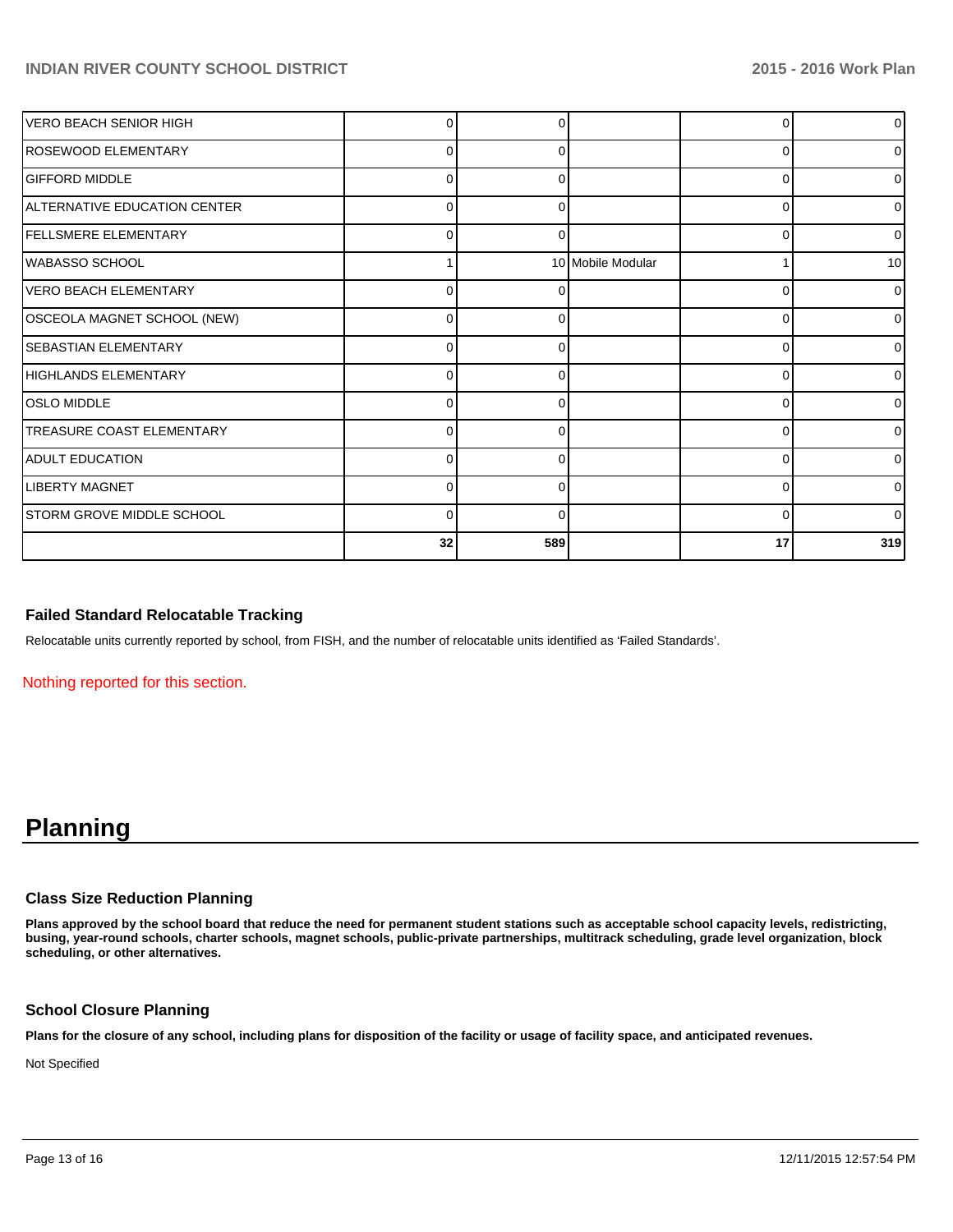# **Long Range Planning**

#### **Ten-Year Maintenance**

District projects and locations regarding the projected need for major renovation, repair, and maintenance projects within the district in years 6-10 beyond the projects plans detailed in the five years covered by the work plan.

| Project                              | 2019 - 2020 / 2024 - 2025<br><b>Projected Cost</b> |
|--------------------------------------|----------------------------------------------------|
| Health & Life Safety                 | \$7,500,000                                        |
| Capital Maintenance                  | \$7,500,000                                        |
| <b>HVAC</b>                          | \$7,500,000                                        |
| Minor Projects Renovation/Remodeling | \$5,000,000                                        |
| <b>Technology Upgrades</b>           | \$5,000,000                                        |
| <b>ADA Compliance</b>                | \$2,500,000                                        |
|                                      | \$35,000,000                                       |

# **Ten-Year Capacity**

Schedule of capital outlay projects projected to ensure the availability of satisfactory student stations for the projected student enrollment in K-12 programs for the future 5 years beyond the 5-year district facilities work program.

| Project        | Location, Community, Quadrant or other<br>general location | 2019 - 2020 / 2024 - 2025<br><b>Projected Cost</b> |
|----------------|------------------------------------------------------------|----------------------------------------------------|
| Elementary "C" | <b>TBD</b>                                                 | \$20,000,000                                       |
|                |                                                            | \$20,000,000                                       |

# **Ten-Year Planned Utilization**

Schedule of planned capital outlay projects identifying the standard grade groupings, capacities, and planned utilization rates of future educational facilities of the district for both permanent and relocatable facilities.

| Grade Level Projections         | <b>FISH</b><br>Student<br><b>Stations</b> | <b>Actual 2014 -</b><br>2015 FISH<br>Capacity | Actual<br>$2014 -$<br>2015<br><b>COFTE</b> | Actual 2014 - 2015<br><b>Utilization</b> | Actual 2015 - 2016 / 2024 - 2025 new<br>Student Capacity to be added/removed | Projected 2024<br>2025 COFTE | Projected 2024 -<br>2025 Utilization |
|---------------------------------|-------------------------------------------|-----------------------------------------------|--------------------------------------------|------------------------------------------|------------------------------------------------------------------------------|------------------------------|--------------------------------------|
| Elementary - District<br>Totals | 10.777                                    | 10.777                                        | 7.322.00                                   | 67.94 %                                  | $-1.060$                                                                     | 7,527                        | 77.46 %                              |
| Middle - District Totals        | 5.513                                     | 4.960                                         | 3.627.00                                   | 73.13 %                                  | $-535$                                                                       | 3,577                        | 80.84 %                              |
| High - District Totals          | 7.959                                     | 7.560                                         | 4.536.00                                   | 60.00%                                   | $-2.241$                                                                     | 4.743                        | 89.17 %                              |
| Other - ESE, etc                | 408                                       | 408                                           | 108.00                                     | 26.47 %                                  |                                                                              | 95                           | 23.28 %                              |
|                                 | 24,657                                    | 23,705                                        | 15,593.00                                  | 65.78 %                                  | $-3,836$                                                                     | 15.942                       | 80.24 %                              |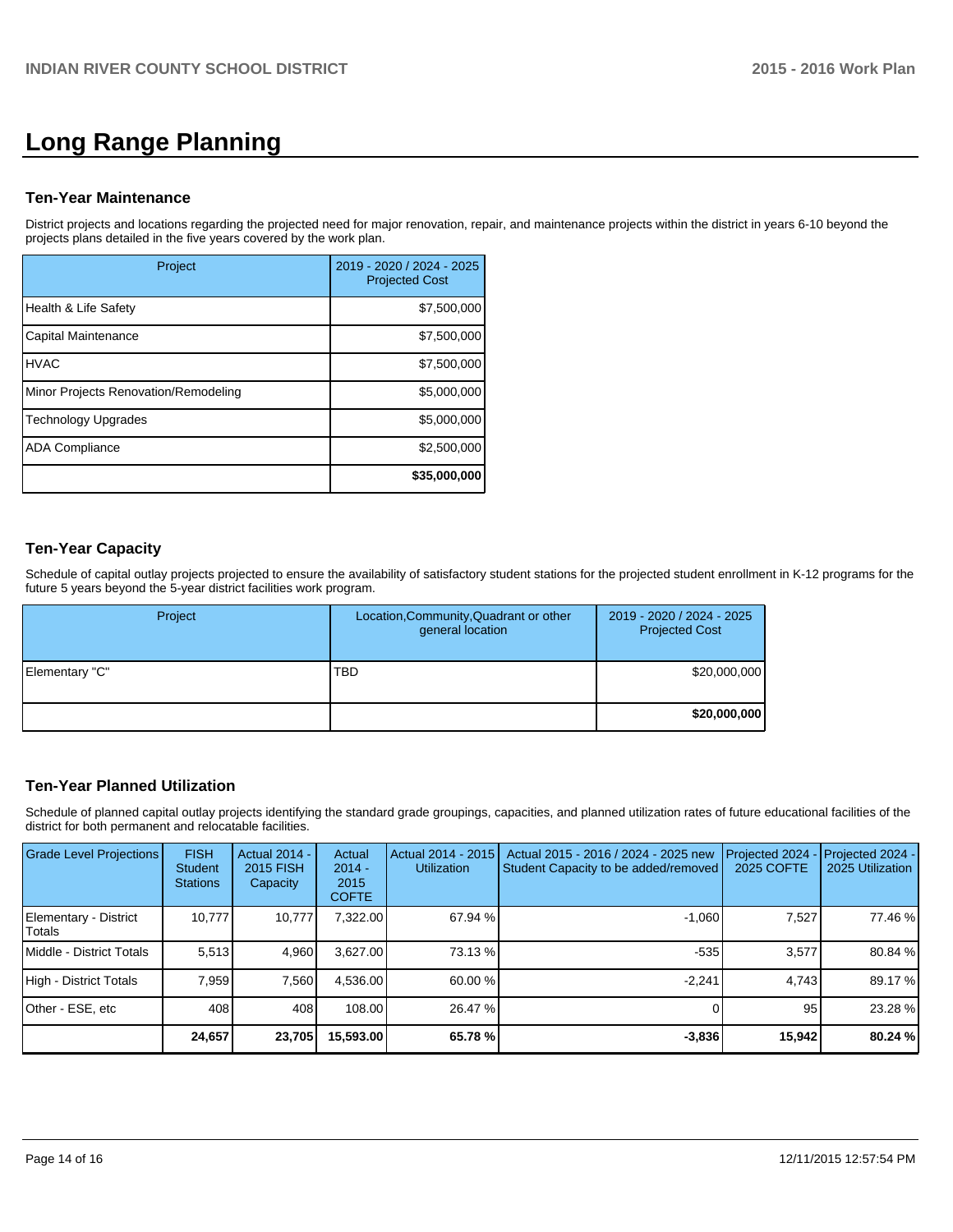**Combination schools are included with the middle schools for student stations, capacity, COFTE and utilization purposes because these facilities all have a 90% utilization factor. Use this space to explain or define the grade groupings for combination schools.**

No comments to report.

#### **Ten-Year Infrastructure Planning**

**Proposed Location of Planned New, Remodeled, or New Additions to Facilities in 06 thru 10 out years (Section 28).**

Infrastructure to accomodate construction of New Elementary "C"

Plans for closure of any school, including plans for disposition of the facility or usage of facility space, and anticipated revenues in the 06 thru 10 out **years (Section 29).**

Nothing reported for this section.

### **Twenty-Year Maintenance**

District projects and locations regarding the projected need for major renovation, repair, and maintenance projects within the district in years 11-20 beyond the projects plans detailed in the five years covered by the work plan.

| Project                              | 2024 - 2025 / 2034 - 2035 Projected Cost |
|--------------------------------------|------------------------------------------|
| Health & Life Safety                 | \$10,000,000                             |
| Capital Maintenance                  | \$10,000,000                             |
| <b>HVAC</b>                          | \$10,000,000                             |
| Minor Projects Renovation/Remodeling | \$7,500,000                              |
| <b>Technology Upgrades</b>           | \$7,500,000                              |
| <b>ADA Compliance</b>                | \$5,000,000                              |
|                                      | \$50,000,000                             |

#### **Twenty-Year Capacity**

Schedule of capital outlay projects projected to ensure the availability of satisfactory student stations for the projected student enrollment in K-12 programs for the future 11-20 years beyond the 5-year district facilities work program.

Nothing reported for this section.

#### **Twenty-Year Planned Utilization**